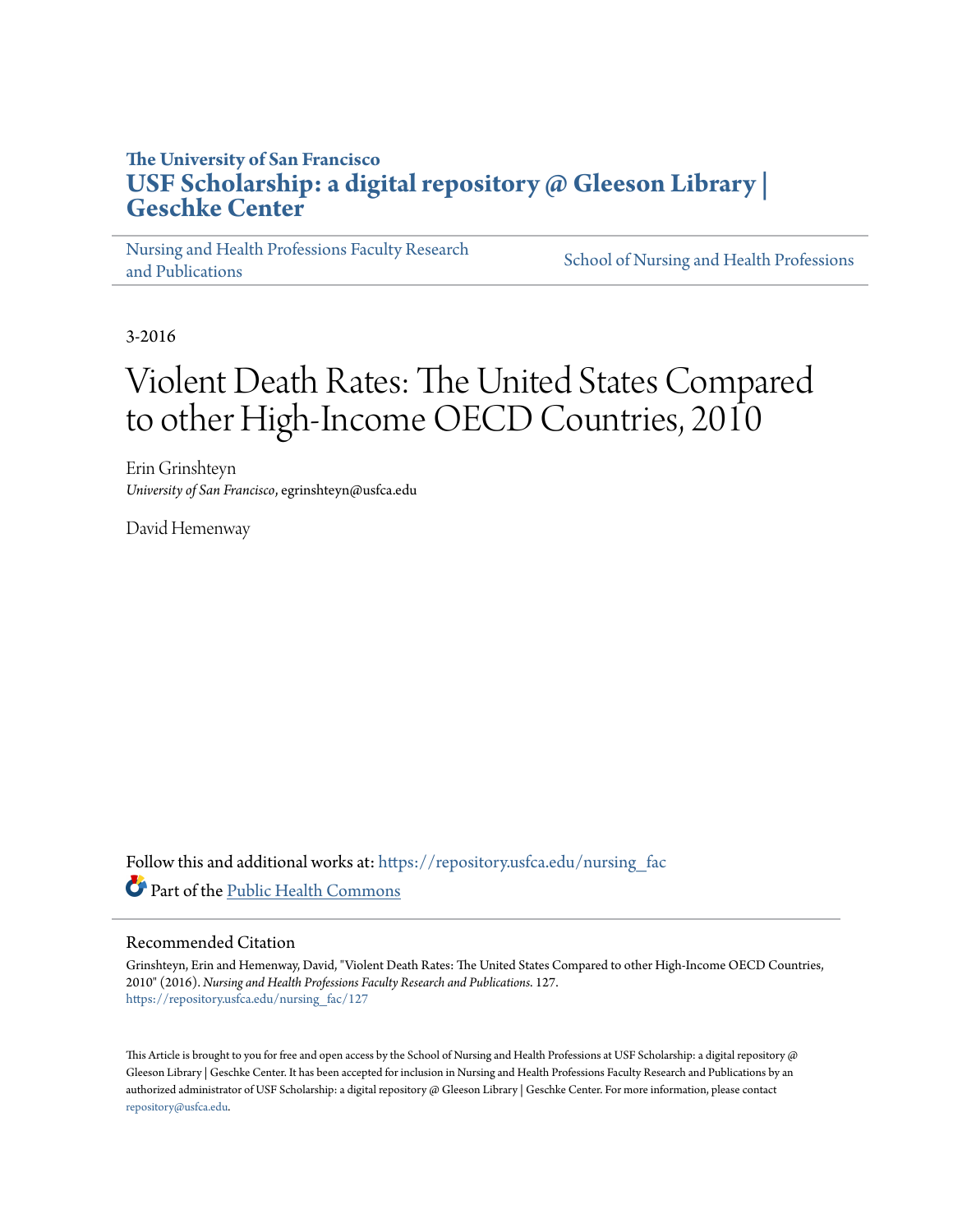#### ABSTRACT

Background: Violent death is a serious problem in the US. Previous research showing US rates of violent death compared with other high-income countries used data that are more than a decade old.

Methods: We examined 2010 mortality data obtained from the WHO for populous, high-income countries (n=23). Death rates per 100,000 population were calculated for each country and for the aggregation of all non-US countries overall and by age and sex. Tests of significance were performed using Poisson and negative binomial regressions.

Results: US homicide rates were 7.0 times higher than other high-income countries, driven by a gun homicide rate that was 25.2 times higher. For 15-24 year olds, the gun homicide rate in the US was 49.0 times higher. Firearm-related suicide rates were 8.0 times higher in the US but our overall suicide rates were average. Unintentional firearm deaths were 6.2 times higher in the US. The overall firearm death rate in the US from all causes was 10.0 times higher. Ninety percent of women, 91% of children aged 0-14, 92% of youth aged 15-24, and 82% of all people killed by firearms were from the US.

Conclusion: The US has an enormous firearm problem compared to other high-income countries with much higher rates of homicide and firearm-related suicide. Compared to 2003 estimates, the US firearm death rate remains unchanged while firearm death rates in other countries fell. Thus, the already high relative rates of firearm homicide, firearm suicide and unintentional firearm death in the US compared to the other high-income countries rose between 2003 and 2010.

Violent death is a serious public health problem in the United States. Among 15-24 year olds, homicide is the second leading cause of death and suicide is the third leading cause;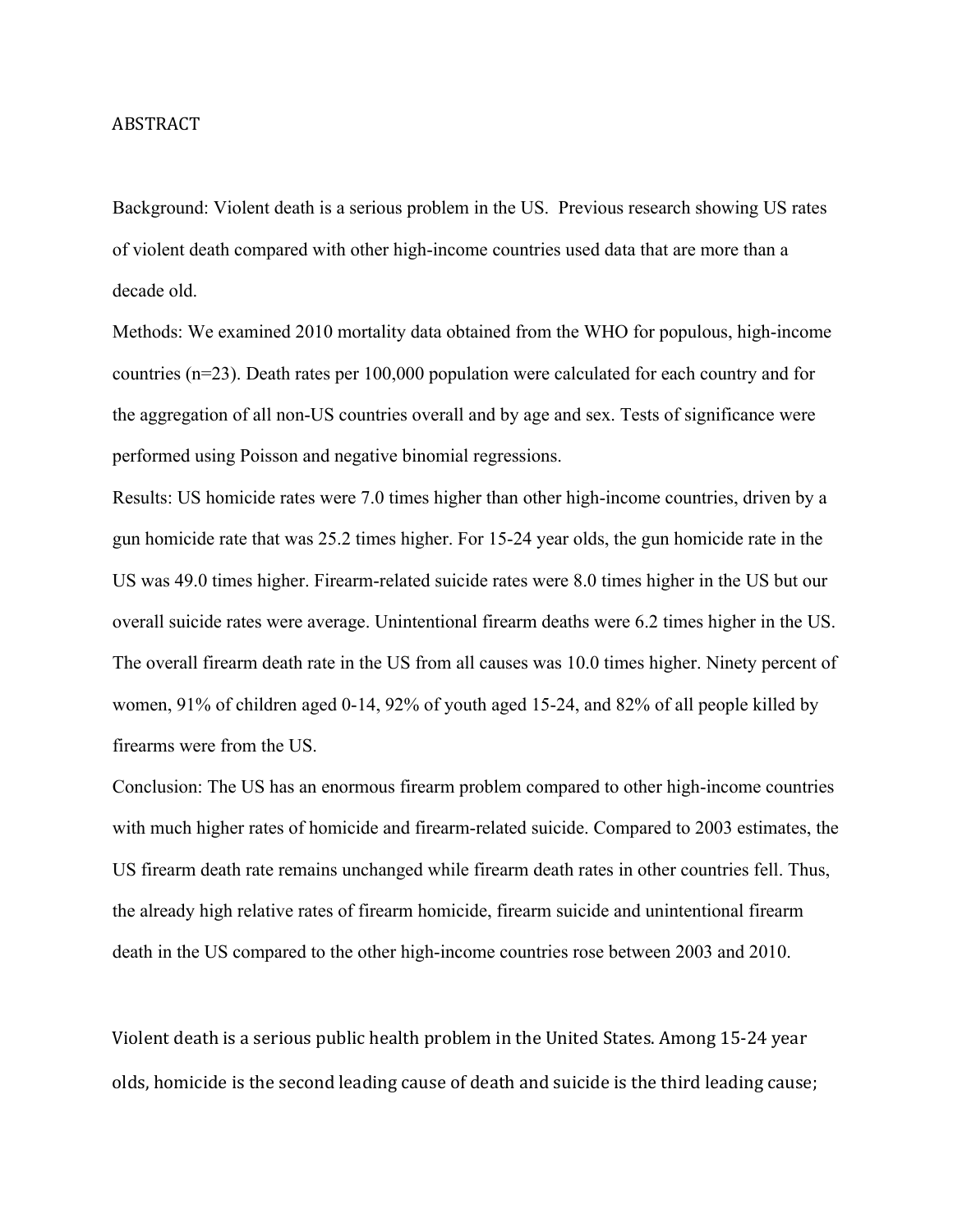for 25-34 year olds, suicide is the second leading cause and homicide the third leading cause of fatality, following unintentional injuries for both groups.  $1$ 

The United States is known to have higher levels of violent death, particularly homicide, compared to other developed nations. While the US does not appear to have higher rates of non-lethal crime, our rates of lethal violence and especially gun violence are much higher than other high-income countries.  $2\frac{3}{7}$  There are many more guns and less strong gun laws in the US than in other developed nations.  $\frac{3}{2}$ 

Almost two decades ago, a report from the Centers for Disease Control and Prevention (CDC) used data from the early 1990s to compare the United States to other high-income countries in terms of violent death (i.e., suicide, homicide, firearm accidents) for children aged  $5-14$  years.  $4$  In a previous article, we updated and expanded that comparison to examine all age groups and both sexes using 2003 data. These 2003 data are now more than a dozen years old. In this paper, we again update the data plus we provide countrylevel data for each high-income nation and contrast the US levels of lethal violence for whites, who traditionally have lower homicide rates than non-whites in the US, with all citizens (i.e., whites and non-whites) of the other high-income nations.

#### Methods

Data Source: Mortality data were assembled by the World Health Organization (WHO) from national civil registration systems of each individual country. Underlying cause of death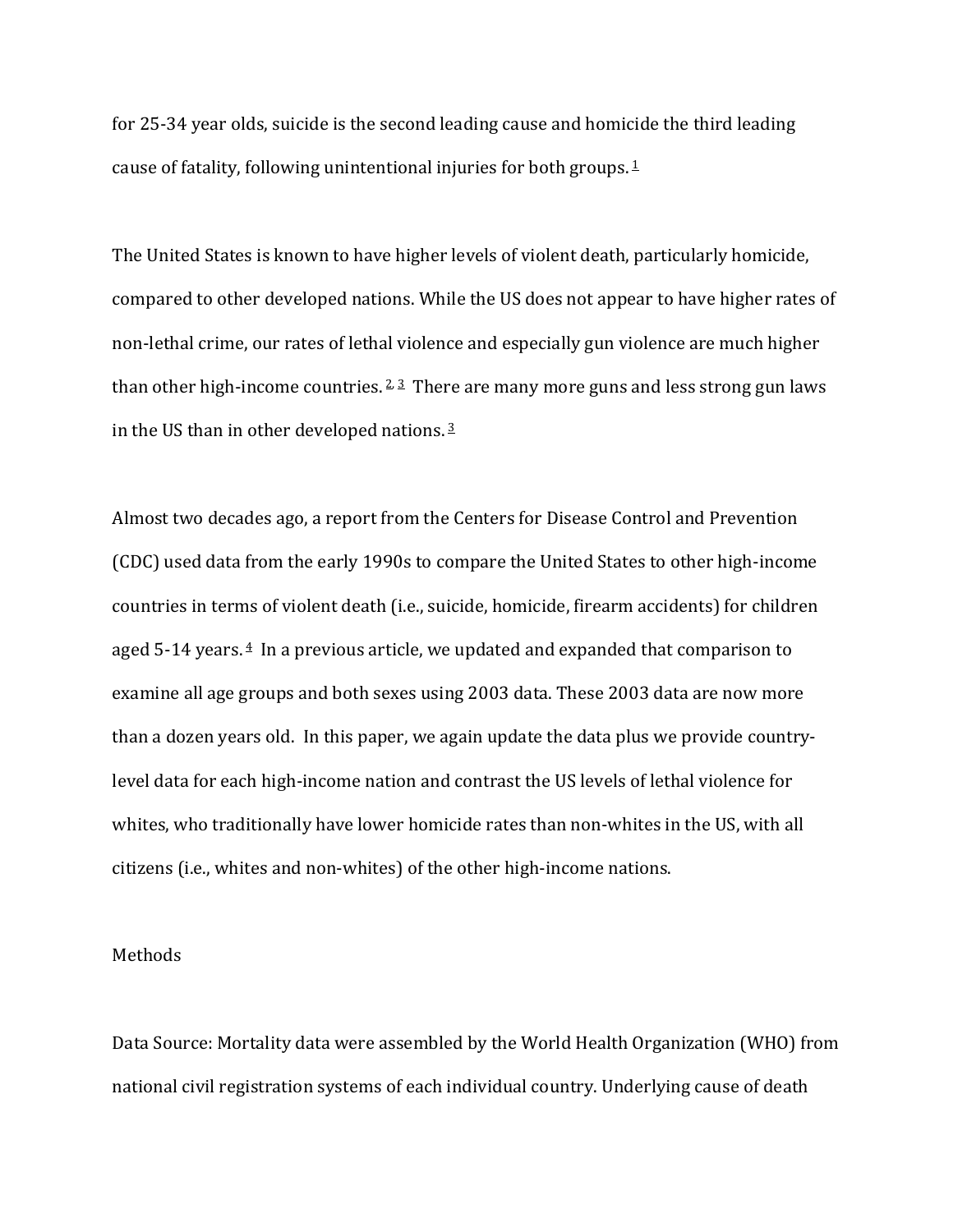was classified as "the disease or injury which initiated the train of morbid events leading directly to death, or the circumstances of the accident or violence which produced the fatal injury," $\frac{5}{2}$  with deaths classified in accordance with the rules of the International Statistical Classification of Diseases and Related Health Problems, 10th Revision (ICD-10).

Study Population: We examined data for all populous (i.e., greater than one million inhabitants), high-income countries (as defined by the World Bank) that were members of the Organization for Economic Co-Operation and Development (OECD) in 2010.  $6$  Data were limited to 2010, the most recent year that had complete data for the greatest number of countries. Of the 27 high-income OECD countries that provided mortality to the WHO [Australia, Austria, Belgium, Canada, Czech Republic, Denmark, Finland, France, Germany, Greece, Hungary, Iceland, Ireland, Italy, Japan, Korea, Luxembourg, Netherlands, New Zealand, Norway, Portugal, Slovak Republic, Spain, Sweden, Switzerland, United Kingdom (England and Wales, Northern Ireland, Scotland), and the United States], Iceland and Luxembourg were excluded for having very small populations.

Mortality data were categorized into six mutually exclusive categories using the ICD-10 classification system. Countries were included if they reported their mortality data using detailed three or four character ICD-10 codes. These categories were defined as firearmrelated homicide (X93, X94, X95, U01.4), firearm-related suicide (X72, X73, X74), nonfirearm-related homicide (X85, X86, X87, X88, X89, X90, X91, X92, X96, X97, X98, X99, Y00, Y01, Y02, Y03, Y04, Y05, Y06, Y07, Y08, Y09, U01.0, U01.2, U01.3, U01.5, U01.6, U01.7, U01.8, U01.9, U02), non-firearm-related suicide (X60, X61, X62, X63, X64, X65, X66, X67,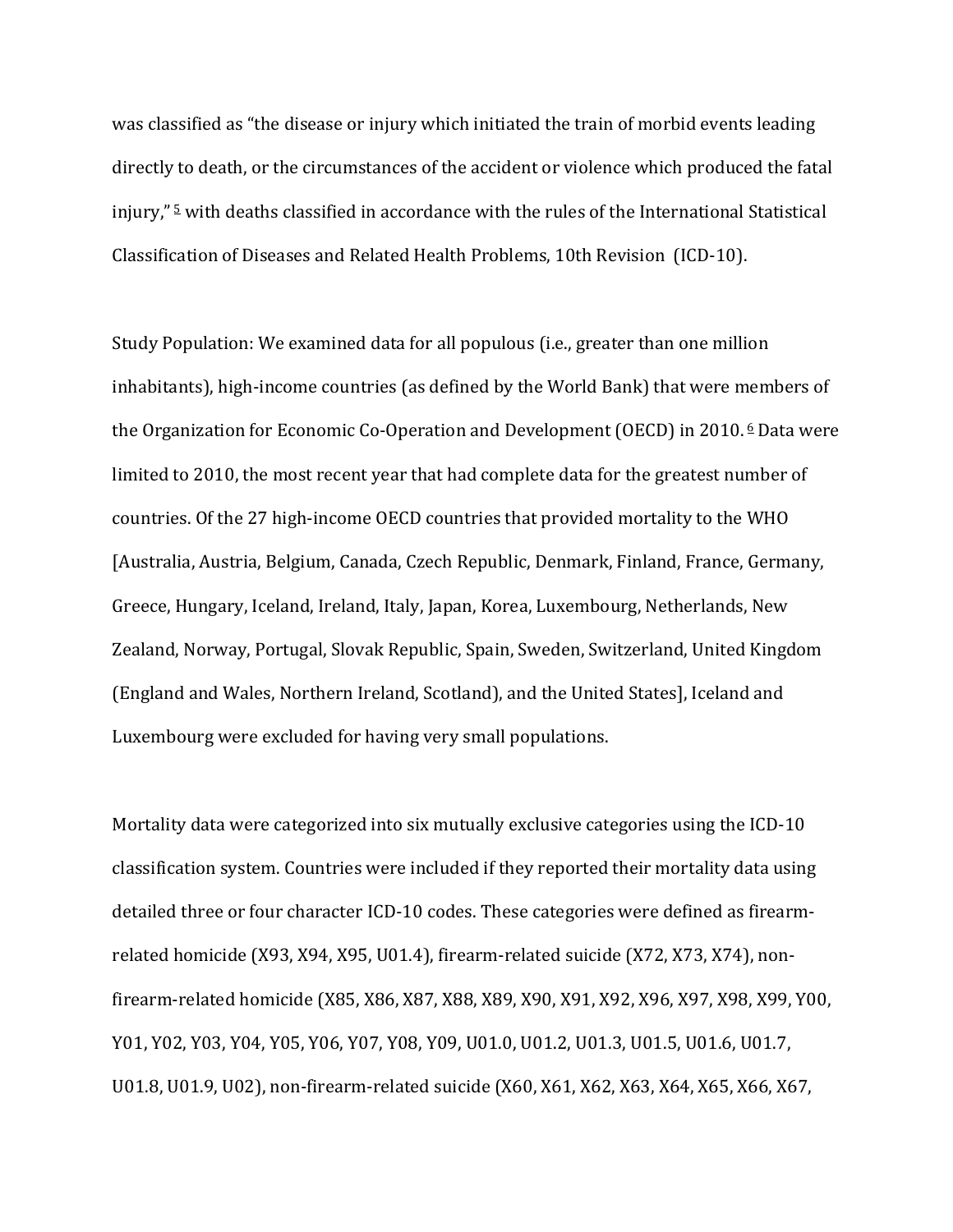X68, X69, X70, X71, X75, X76, X77, X79, X80, X81, X82, X83, X84, Y87.0, U03), unintentional firearm death (W32, W33, W34), or firearm death of undetermined cause (Y22, Y23, Y24). Cause of death data included both three and four character ICD-10 codes (e.g. X93 included both X93 and X930-X939) except where the four character code was specified as the being important to the definition (i.e., Y87.0, Y87.1, U01.0-U01.3, U01.5-U01.9). All countries used detailed ICD-10 character codes except Korea, which only provided three character ICD-10 codes. Thus, 133 deaths were excluded using "Y87" as it was not possible to determine if those were Y87.0 (non-firearm-related suicide), Y87.1 (non-firearm-related homicide), or Y87.2-Y87.9, which were neither of these. Greece and Switzerland were excluded for not using either detailed three or four character ICD-10 codes, as their method of reporting could not be aggregated with data from the other 23 countries. Thus, the final list of populous, high-income OECD countries included in this analysis was Australia, Austria, Belgium, Canada, Czech Republic, Denmark, Finland, France, Germany, Hungary, Ireland, Italy, Japan, Korea, Netherlands, New Zealand, Norway, Portugal, Slovak Republic, Spain, Sweden, United Kingdom (England and Wales, Northern Ireland, Scotland), and the United States.

Statistical Analysis: Data were stratified by age category  $(0-4 \text{ years}, 5-14 \text{ years}, 15-24 \text{ years})$ years,  $25-34$  years,  $35-64$  years, and  $65+$  years) and by sex. Death rates per  $100,000$ population were calculated for the United States, for each individual country, and for the aggregation of all non-US countries, by age and sex categories and overall. Overall numbers include small numbers of deaths attributed to those with an unknown age though an "unknown" column is not presented in the tables due to the numbers being so small. Ratios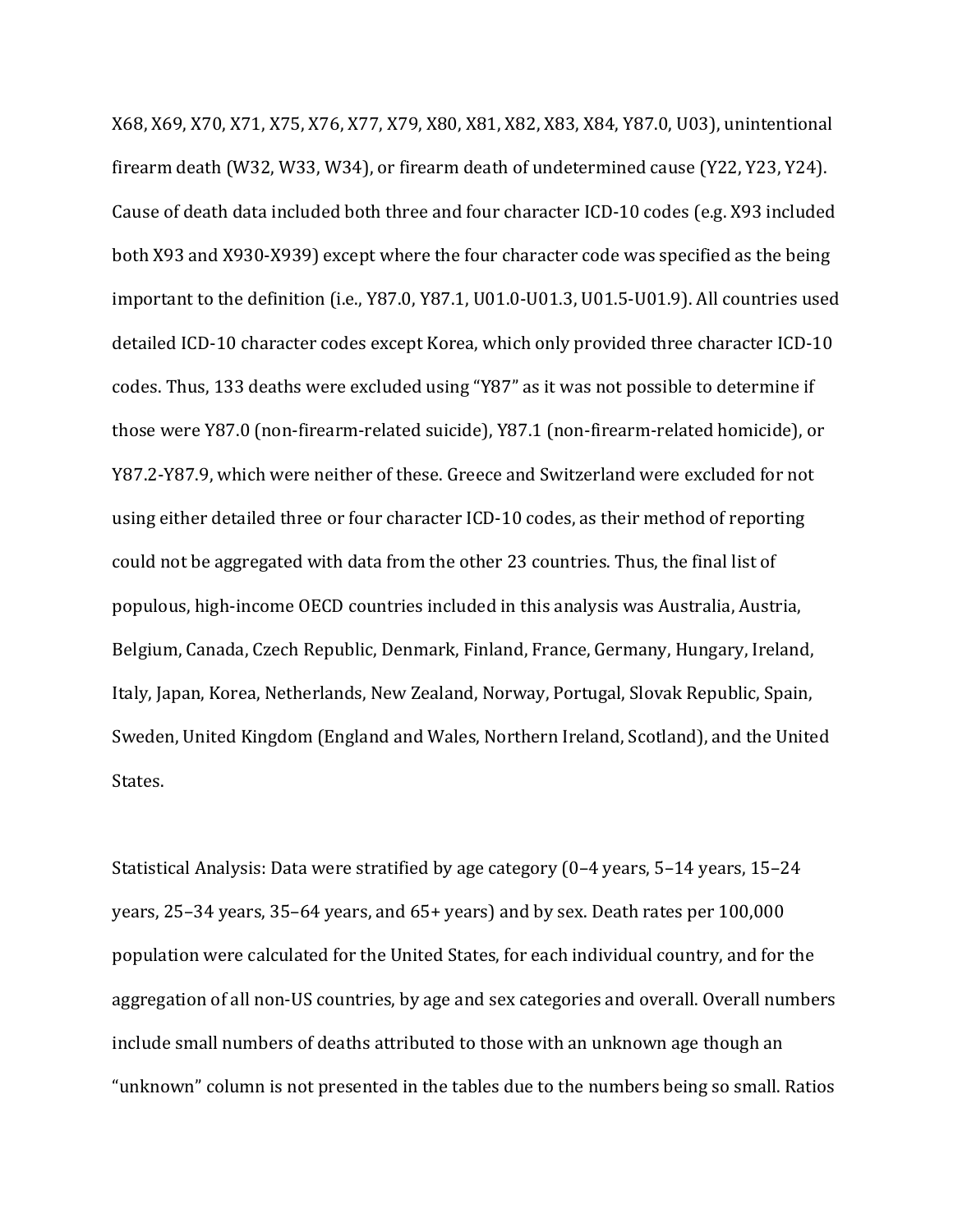were calculated comparing the US with all non-US countries. Tests of significance were performed using Poisson and negative binomial regression techniques to assess the statistical significance of fatalities in the US versus non-US countries. Negative binomial models were used if the dispersion parameter showed that the data were overdispersed whereas Poisson models were used when the data were not overdispered. All analyses were performed using Excel and Stata version  $13.1$ . <sup>7</sup>

This research project was exempt from Institutional Review Board (IRB) approval and exempt from certification of exemption from IRB review based on determination from the University of Nevada Reno IRB.

#### Results

United States (Table 1): In 2010, there were over 16,000 homicide deaths in the United States, a rate of 5.3 per 100,000 population. Some two-thirds of these were firearm homicides, a rate of 3.6 per 100,000. Firearm homicides were especially high for the 15-24 age group, a rate of  $8.2$  per  $100,000$  and the  $25-34$  age group at rate of  $8.9$  per  $100,000$ . The rate of suicide  $(12.4 \text{ per } 100,000)$  was twice as high as the homicide rate, and firearm suicides  $(6.3 \text{ per } 100,000)$  were  $75\%$  higher than firearm homicides  $(3.6 \text{ per } 100,000)$ . Firearm suicide rates increased with age, however non-firearm and total suicide rates peaked among those aged 35-64 years and fell among those aged 65 years and older. Males had over twice the rate of violent death compared to females and over six times the rate of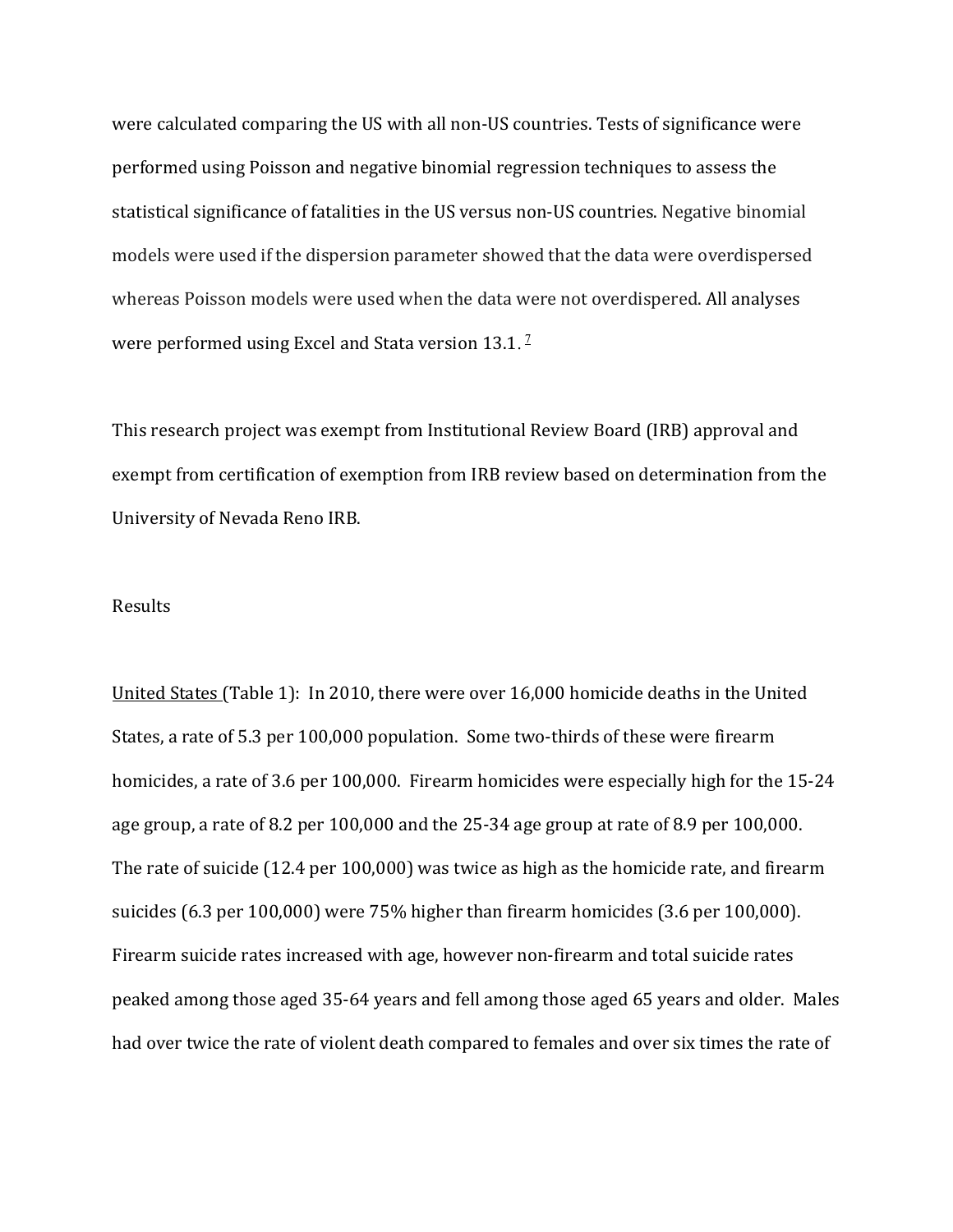death from firearms. There were over 31,000 firearm deaths in 2010, or over 86 firearmrelated deaths per day (an average of 74 males and 12 females).

Other High Income Countries (Table 2): In 2010, the rate of homicide deaths in non-US high-income countries was  $0.8$  per 100,000 population and the firearm homicide rate was 0.1 per 100,000. The 25-34 and 35-64 year olds had slightly higher homicide rates than the  $15-24$  year olds. The total suicide rate among all age groups was  $15.0$  per  $100,000$ while the firearm suicide rate was  $0.8$  per 100,000. The rates of firearm suicide, nonfirearm suicide, and total suicide increased with age. Unintentional and undetermined firearm death rates were extremely low. There were over 6,600 firearm deaths in all 22 high-income countries included in these data in 2010, or about 18 per day (with 93% of the victims being male).

US Comparisons to Other High-Income Countries (Table 3): In 2010, the US homicide rate was 7.0 times higher than the other high-income countries, driven by a gun homicide rate that was 25.2 times higher. For 15-24 year olds, the US gun homicide rate was 49.0 times higher. By comparison, the overall US non-firearm homicide rate was 2.7 times higher than these other high-income countries. Results were statistically significant.

The US firearm suicide rate was 8.0 times higher, however the overall suicide rate in the US was lower, 80% of the rate in other high-income countries. Unintentional firearms deaths were 6.2 times higher in the US.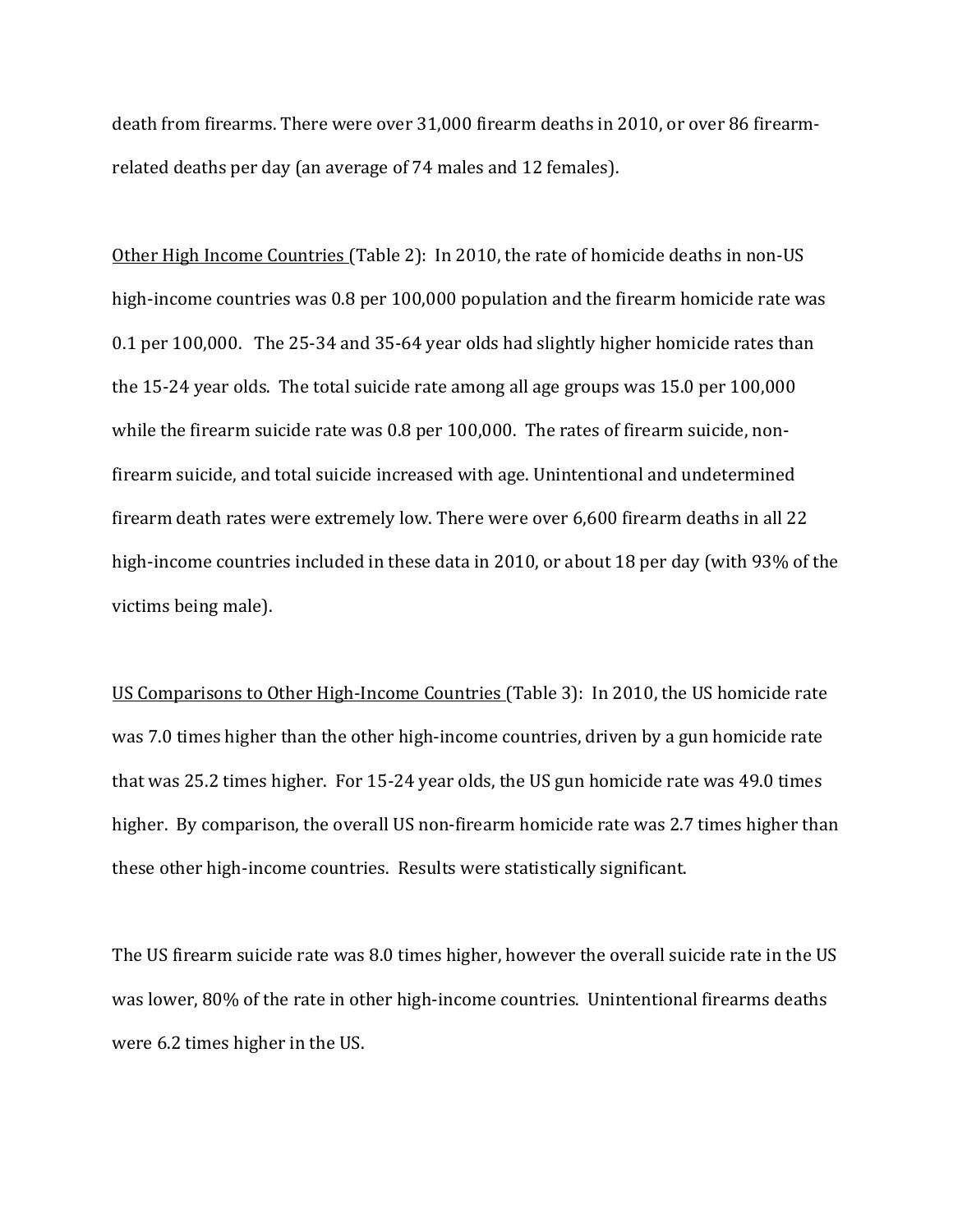The overall firearm death rate in the US from all causes was 10.0 times higher. The total population for the United States in 2010 was 309 million people; the combined population for the other high-income countries was 664 million; thus, there were more than twice as many people living in these other high-income countries than were living in the US. Yet, among everyone in these high-income countries, 82% of all firearm deaths occurred in the US, 90% of all women killed by firearms were US women, 91% of all children aged 0-14 killed by firearms were US children, and 92% of youth aged 15-24 killed by firearms were US vouth.

US Comparisons with Specific Countries (Table 4): The US firearm homicide rate was seven times higher than that of the second highest country, Canada (3.6 versus 0.50 deaths per 100,000 population). The US firearm homicide rate was 600 times higher than the rate of the lowest country, Korea (3.6 versus 0.006 deaths per 100,000 population). The US total homicide rate (5.3 homicides per 100,000 population) was twice the second highest country, Czech Republic (which had 2.57 homicides per 100,000 population) and 18 times higher than the rate of the lowest country, United Kingdom (0.30 homicides per 100,000 population).

The US firearm suicide rate was almost twice the rate of the second highest country, Finland. However, the total suicide rate in the US was  $9<sup>th</sup>$  highest among all 23 high-income OECD countries. The highest total suicide rate was found in Korea.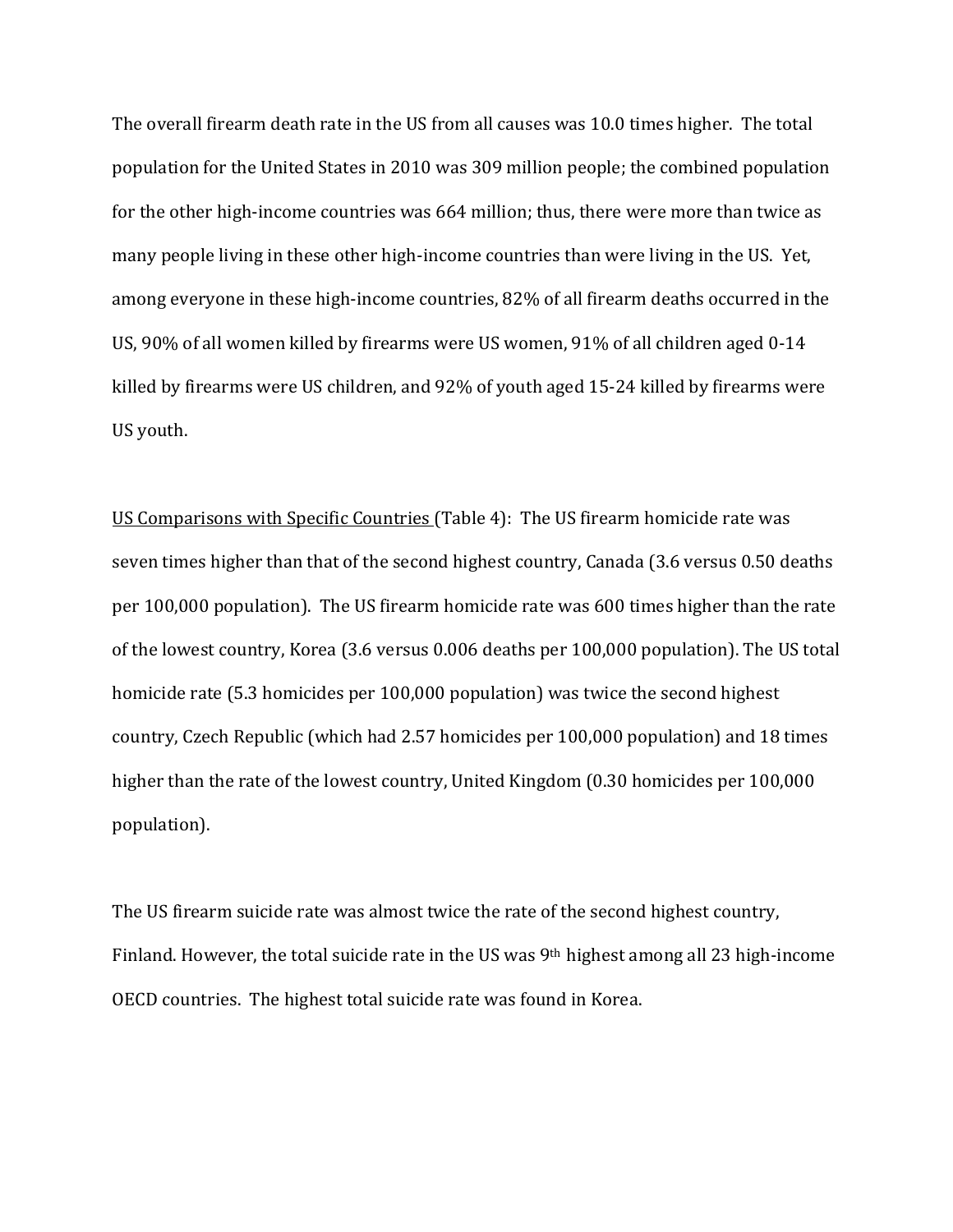White US Mortality Comparisons with Everyone in Other High-Income Countries. Nonwhite homicide rates in the US are far higher than white homicide victimization rates. Yet, even US whites have rates of homicide victimization far in excess of all people (including both whites and non-whites) in other high-income countries. For example, our white firearm homicide rate was over 13 times higher than rates for all races in the other countries, and our white overall homicide rate was over 4 times higher (not shown). Overall white firearm death rates (including firearm suicide, firearm homicide and unintentional firearm deaths) in the US were 9.0 times higher than the overall firearm death rates in the other high-income countries. Our Black overall firearm death rate was 16.6 times higher than the overall firearm death rate in these other countries (not shown).

#### **Discussion**

The US has an enormous firearm problem compared to other high-income countries. Americans are ten times more likely to die a firearm death compared to residents of these other high-income countries. Our firearm homicide rate is 25 times higher, our firearm suicide rate is 8 times higher, and our unintentional gun death rate is over 6 times higher. Of all firearm deaths in all these countries, more than 80% occur in the US.

The United States has a very serious homicide problem. Our overall homicide rate is seven times higher than these other countries. Males in the US are almost nine times more likely to be a homicide victim than their male counterparts in these other high-income countries and females are four times more likely to be a homicide victim than females in these other countries. Our homicide rate is fueled by our firearm homicide rate. Over two thirds of our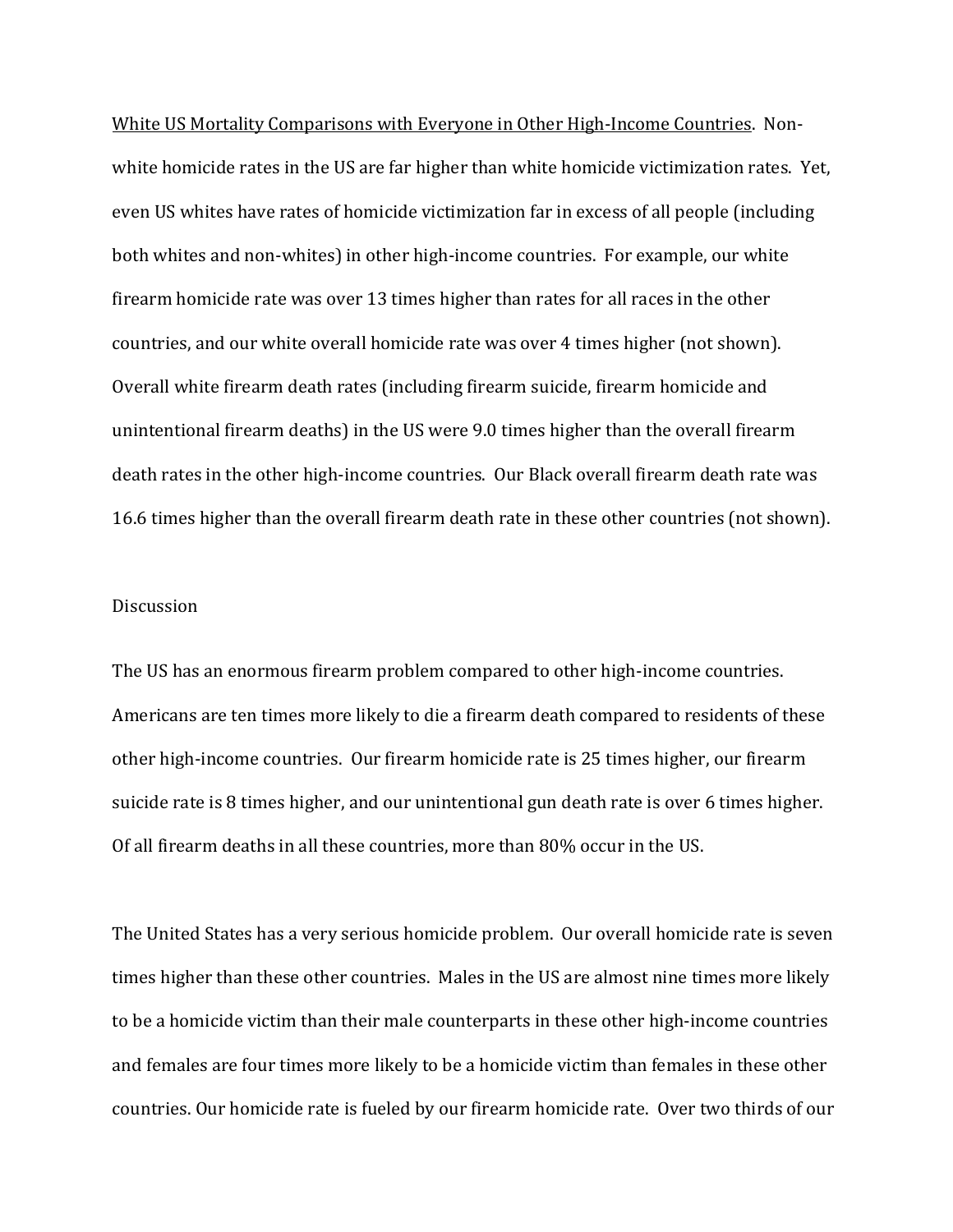homicides are firearm homicides; by contrast, firearm homicide accounts for less than 20% of homicides in the other high-income countries.

The age groups with the highest rates of firearm homicide in the US (15-24 and 25-34 years) are also the age groups where the relative risk for the US compared to these other high-income countries is also largest. Our 15-24 year olds are 49 times more likely and our 25-34 year olds are 32 times more likely to die from firearm homicide than similarly aged young people in these other high-income countries.

Between 2003-2010 our relative rate of overall homicide has changed little. In 2003, the ratio of US homicide death rates to the rates of the other high-income countries was 6.9;  $\frac{8}{5}$ in 2010 it was 7.0. 

Non-whites in the US have far greater rates of homicide victimization than whites, but even our white homicide rate is much greater than the total homicide rate of any of the other countries in our study. The white homicide victimization rate in the US is four times higher than the average rate in the other high-income countries, driven in part by a white firearm homicide victimization rate that is 13 times higher.

These data cannot tell us why the US homicide rate is so exceptional compared to these other high-income countries. Maybe we are a more violent country. We do have the highest incarceration rates in the world and our non-firearm homicide rates are higher than all these other countries with the exception of the Czech Republic. Conversely, our non-lethal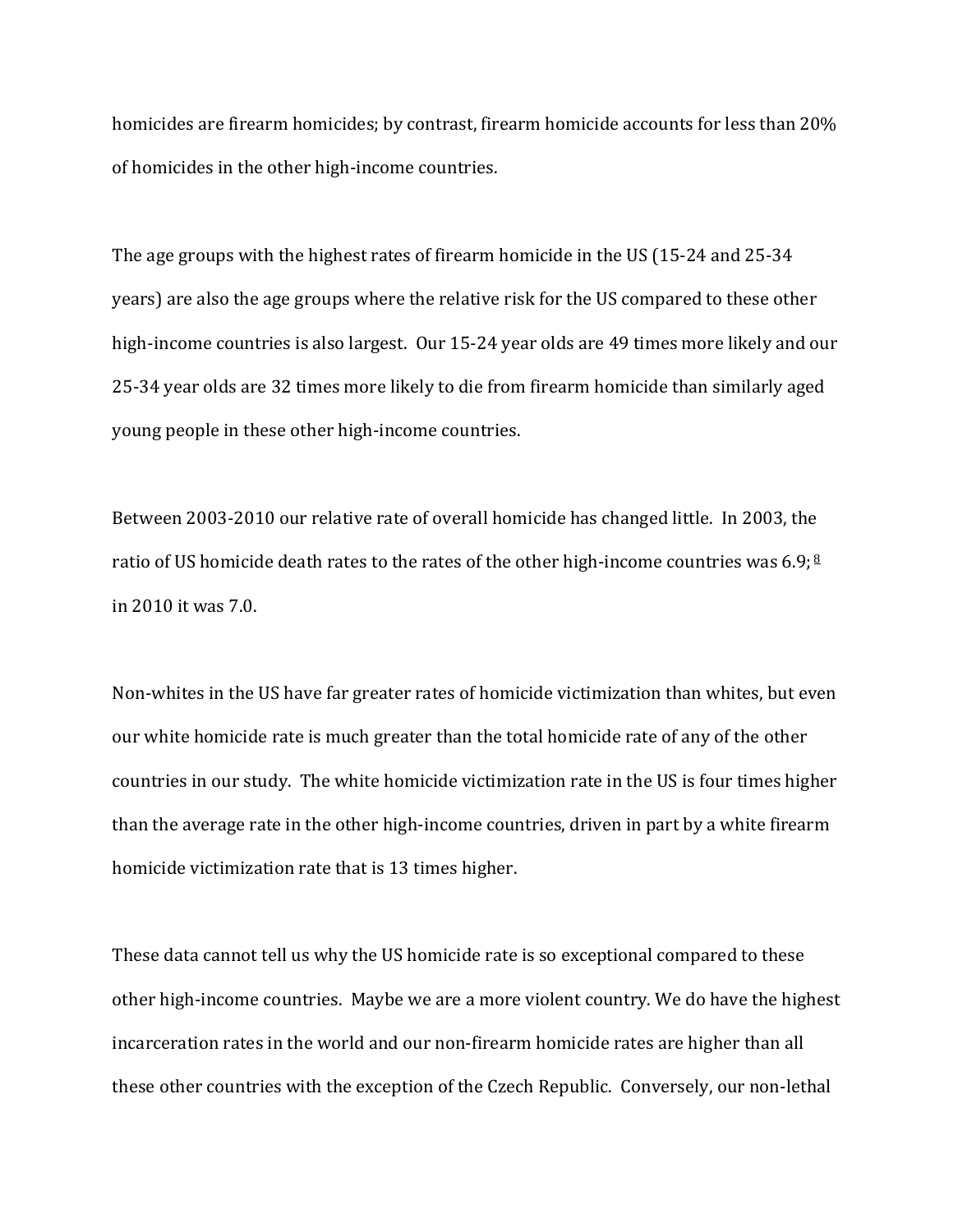crime rates are similar to these other countries.  $2 \cdot W$ e have more firearms and weaker gun laws than these countries and it is our firearm homicide rate that is so much higher than any of these high-income nations. Studies have suggested that our non-gun homicide rate may be high because our gun homicide rate is high.  $10$  For example, offenders take into account the threat posed by their adversaries. Individuals are more likely to have lethal intent if they anticipate that their adversaries will be armed. Under dangerous circumstances offenders are more likely to kill adversaries to eliminate the risk of retaliation. Research suggests that, during assaults, offenders are more likely to kill adversaries who pose a greater threat.  $11, 12$ 

Evidence indicates that gun availability increases the incidence of homicide.  $10, 13, 14$ International studies of high-income countries typically find that firearm availability is positively correlated with firearm homicide and usually overall homicide. 15, 16, 17

The U.S. firearm suicide rate is eight times higher than the average of these other nations. However, our overall suicide rate is slightly below average, with eight countries having higher rates than ours. While 50% of our suicides are firearm suicides, only 5% of suicides in these other nations are firearm suicides.

The fact that our overall rate of suicide is similar to other high-income countries is used as evidence that firearms do not affect suicide rates, only the method.  $18$  In other words, there is an assumption of close to complete substitution. However, the empirical literature concerning suicide in the US is consistent and strong, showing that substitution is far from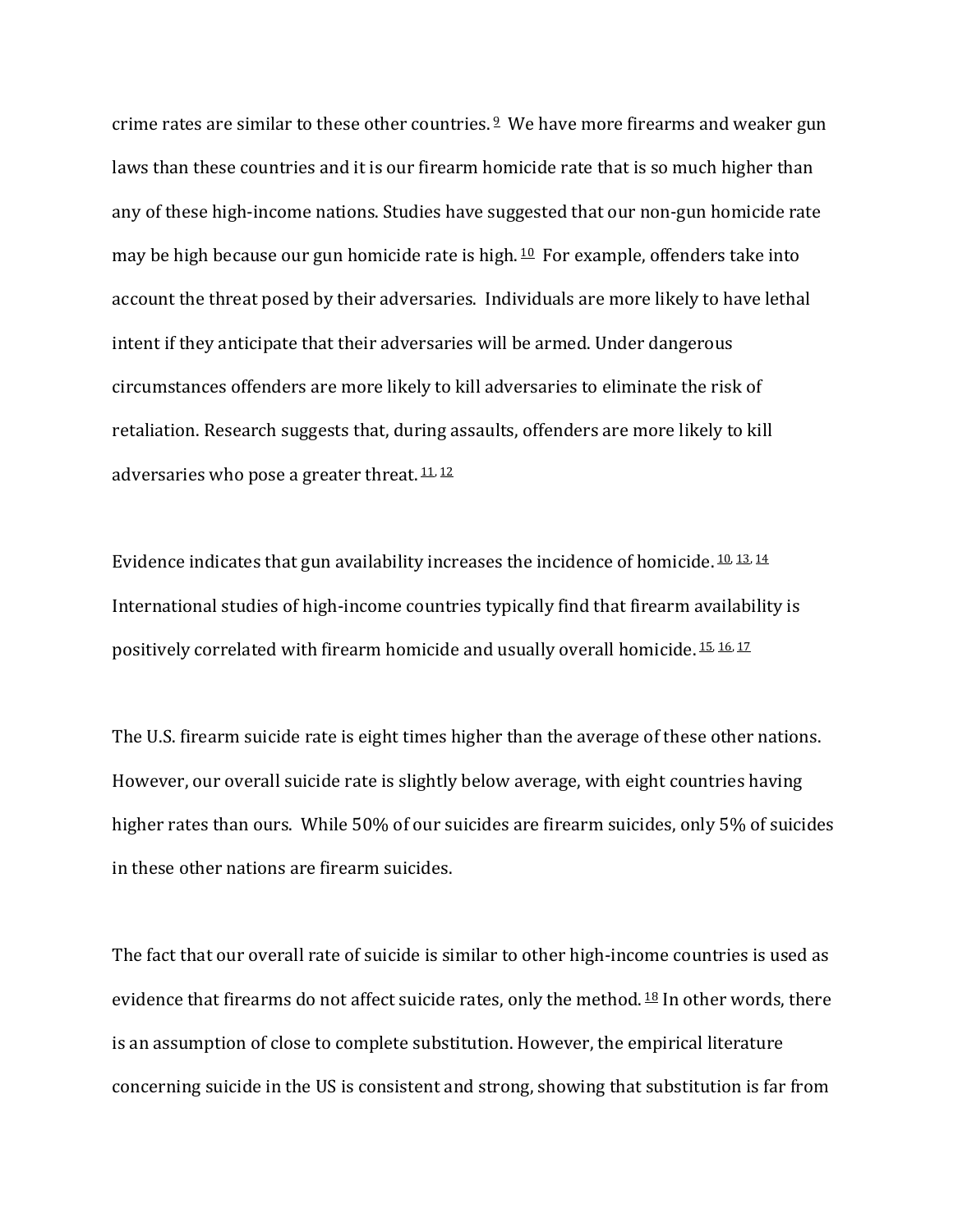complete. Some two dozen case-control and ecological studies find that in homes and areas with more guns, there are more firearm suicides--and more total suicides.  $19, 13, 14, 20$  The effect-size is large; differences in overall suicide rates across cities, states and regions in the US are best explained not by differences in mental health, suicide ideation, or even attempts, but by availability of firearms.  $21$ 

Studies show that many suicides are impulsive and the urge to die fades away.  $22, 23$ Firearms are a swift and lethal method of suicide with a very high case-fatality rate.  $24$ There is consensus among international suicide experts that restricting access to lethal means reduces suicide.  $25$  A major objective of the new U.S. National Strategy for Suicide Prevention is to "promote efforts to reduce access to lethal means of suicide among individuals with identified suicide risk.".  $\frac{26}{5}$ 

Strengths and Limitations: Strengths include the fact that the WHO data are a complete reporting of all the violent death occurring in these high-income countries in 2010. Data were coded using the same international classification system. In addition, high-income countries have the most accurate data systems. These countries are comparable to each other in terms of economic development, political stability, and democratic institutions. While other cross-national studies have included middle-income or developing countries in comparisons,  $27, 28, 29, 30, 12$  it does not seem reasonable to compare the US with Brazil, Mexico, Russia, South Africa, Turkey or Uganda.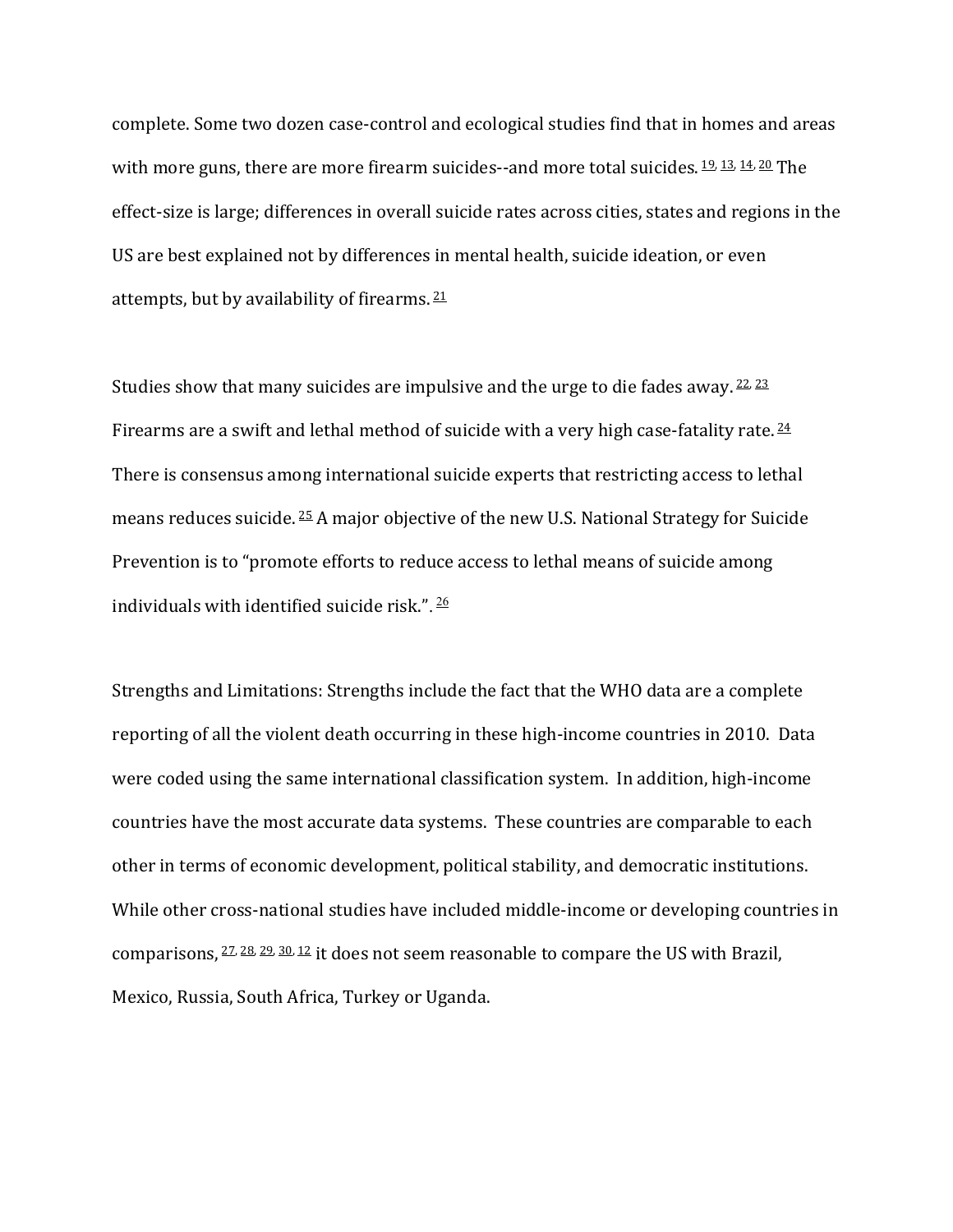One limitation is that two countries were excluded for not using either detailed three or four character ICD-10 codes. Yet, lacking comparable data from relatively small nations should not materially affect results. In addition, our study is cross-sectional in nature, but data from  $2003<sup>8</sup>$  allow for an examination of changes across seven years.

Conclusions: Overall, our results show that the United States, which has the most firearms per capita in the world  $31$  suffers disproportionately from firearms compared to these other high-income countries. These results are consistent with the hypothesis that our firearms are killing us rather than protecting us.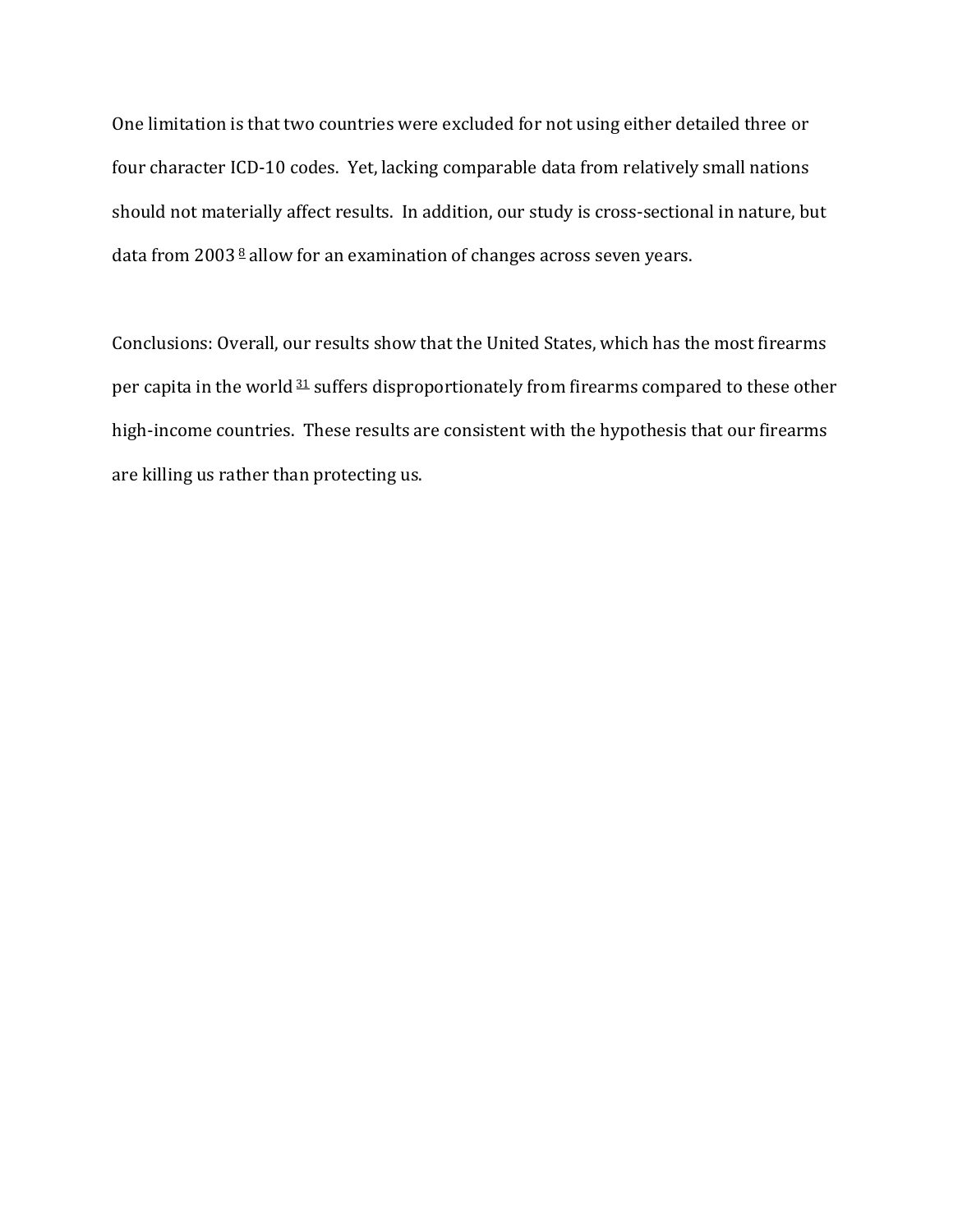### References

- 1. WISQARS. Weapon-related Injury Surveillance Centers for Disease Control and Prevention. August 2015. Available at: http://www.cdc.gov/injury/wisgars. Accessed August 1, 2015.
- 2. Zimring FE, Hawkins G. *Crime is Not the Problem: Lethal Violence in America*. New York: Oxford University Press; 1997.
- 3. Hemenway D. *Private Guns Public Health*. Ann Arbor, MI: University of Michigan Press; 2006.
- 4. Centers for Disease Control and Prevention (CDC). Rates of homicide, suicide and firearm-related death among children: twenty-six industrialized countries. MMWR *Morbidity and Mortality Weekly Report.* 1997;46:101-105.
- 5. World Health Organization Department of Health Statistics and Information Systems. WHO Mortality Data Base Documentation
- 6. The Organisation for Economic Co-operation and Development (OECD). OECD Country Classifications 2010. 2010. Available at: http://www.oecd.org/tad/xcred/43407491.pdf. Accessed May 28, 2015.
- 7. StataCorp. Stata Statistical Software: Release 13
- 8. Richardson EG, Hemenway D. Homicide, suicide and unintentional firearm fatality: comparing the United States with other high-income countries. *Journal of Trauma*. 2011;70(1):238-243.
- 9. ICVS International Working Group. ICPSR ICVS Series. *International Crime Victimization Surveys Series*. Available at: http://www.icpsr.umich.edu/icpsrweb/ICPSR/series/175. Accessed August 2015.
- 10. Hepburn LM, Hemenway D. Firearm availability and homicide: a review of the literature. *Aggression and Violent Behavior*. 2004;9:417-440.
- 11. Felson RB, Messner SF. To kill or not to kill? Lethal outcomes in injurous attacks. *Criminology*. 1996;34:201-227.
- 12. Felson RB, Berg MT, Rogers ML. Bring a gun to a gun fight: armed adversaries and violence across nations. *Social Science Rrsearch*. 2014;47:79-90.
- 13. Stroebe W. Firearm possession and violent deat. *Aggression and Violent Behavior*. 2013;18:709-21.
- 14. Anglemyer A, Horvath T, Rutherforg G. The accessibility of firearms and risk of suicide and homicide victimization among household members. Annals of Internal Medicine. 2014;160:101-110.
- 15. Killias M. Gun ownership, suicide, and homicide: an international perspective. *Understanding Crime: Experiences of Crime and Crime Control. Rome: UNICRI; 1993.*
- 16. Hemenway D, Miller M. Firearm availability and homicide rates across 26 high income countries. *Journal of Trauma*. 2000;49:985-988.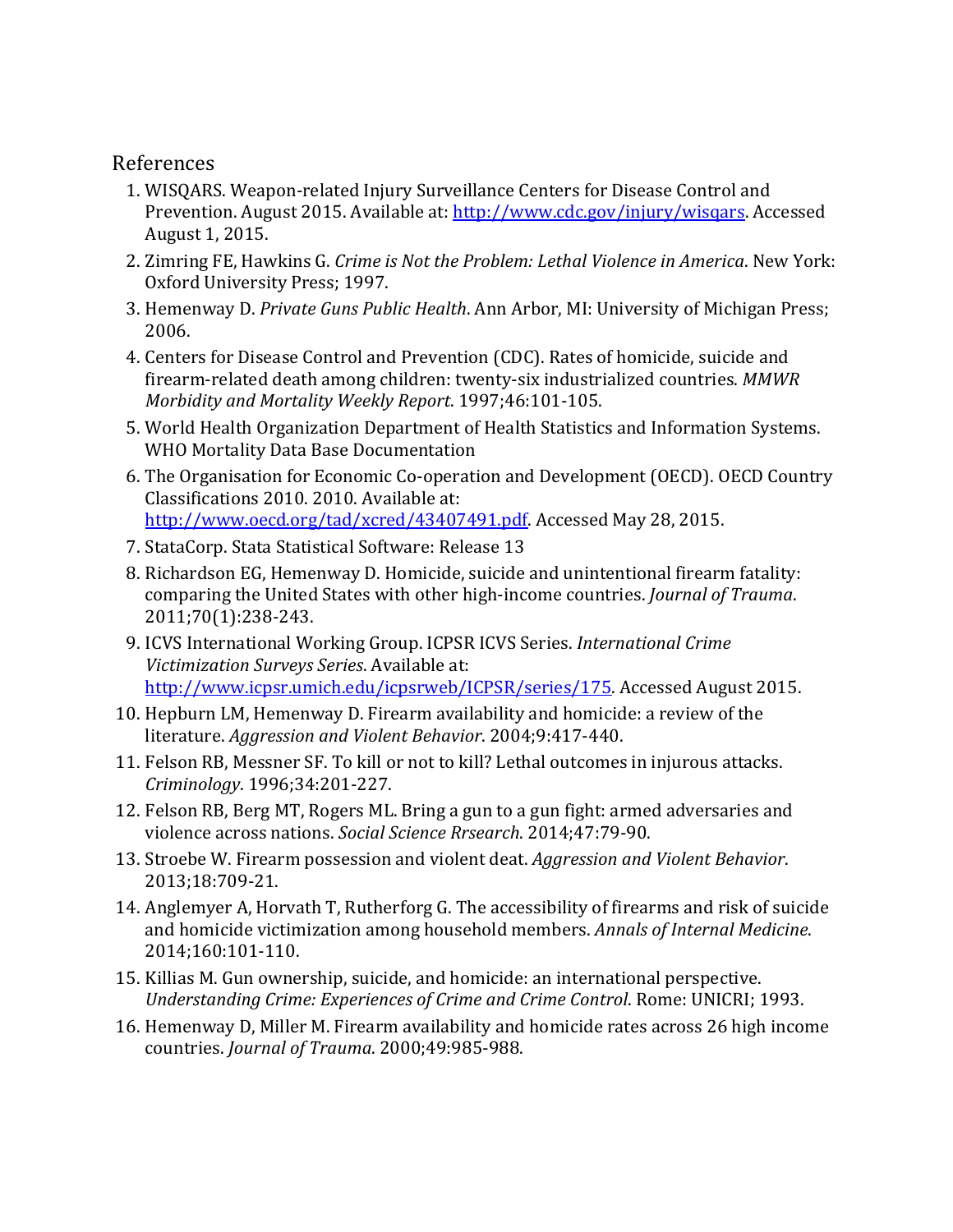- 17. Hemenway D, Shinoda-Tagawa T, Miller M. Firearm availability and female homicide victimization rates across 25 populaous high income countries. *Journal of the American Medical Women's Association*. 2002;57:100-104.
- 18. National Research Council. *Firearms and Violence: A Critical Review*. Washington, DC 2004.
- 19. Miller M, Hemenway D. The relationship between firearms and suicide: A review of the literature. *Aggression and Violent Behavior*. 1999;4(1):59-75.
- 20. Millier M, Barber C, White RA, Azrael D. Firearms and suicide in the United States: Is risk independent of underlying suicidal behavior?. American Journal of Epidemiology. 2013;178:940-955.
- 21. Miller M, Azrael D, Barber C. Suicide mortality in the United States: The importance of attending to method in understanding population-level disparities in the burden of suicide. *Annual Review of Public Health*. 2012;33:393-408.
- 22. Seiden R. Suicide Prevention: A Public Health/Public Policy Approach. *Omega Journal of Death and Dying*. 1977;8(3):267-276.
- 23. Simon OR, Swann AC, Powell KE, Potter LB, Kresnow MJ, O'Carroll PW. Characteristics of impulsive suicide attempts and attempters. Suicide Life Threat Behav. 2001;32(1(Suppl)):49-59.
- 24. Miller M, Azrael D, Hemenway D. The epidemiology of case fatality rates for suicide in the northeast. Annals of Emergency Medicine. 2004;43:723-730.
- 25. Mann JJ, Alper A, Berolote J, et al. Suicide Prevention Strategies: A Systematic Review. *Journal of the American Medical Associations.* 2005;294:2064-2074.
- 26. U.S. Department of Health and Human Services. *National Strategy for Suicide Prevention: Goals and Objectives for Action: Office of the Surgeon General ; 2012.*
- 27. Krug EG, Powell KE, Dahlberg LL. Firearm-related deaths in the United States and thirty-five other high- and upper-middle-income countries. *International Journal of Epidemiology*. 1998;27:214-221.
- 28. Polsby DD, Kates Jr DB. Causes and correlations of lethal violence in America: American homicide exceptionalism. *University of Colorado Law Review*. 1998;69:969-1008.
- 29. Killias M, Van Kesteren J, Rindlisbacher M. Guns, violent crime and suicide in twentyone countries. *Canadian Journal of Criminology*. 2001;156:429-448.
- 30. Altheimer I, Boswell M. Reassessing the association between gun availability and homicide at the cross-national level. American Journal of Criminal Justice. 2012;37:682-704.
- 31. Graduate Institute of International and Development Studies. Small Arms Survey, 2007. [Dataset]. 2007. Available at: http://www.smallarmssurvey.org/fileadmin/docs/H-Research\_Notes/SAS-Research-Note-9.pdf. Accessed October 1, 2015.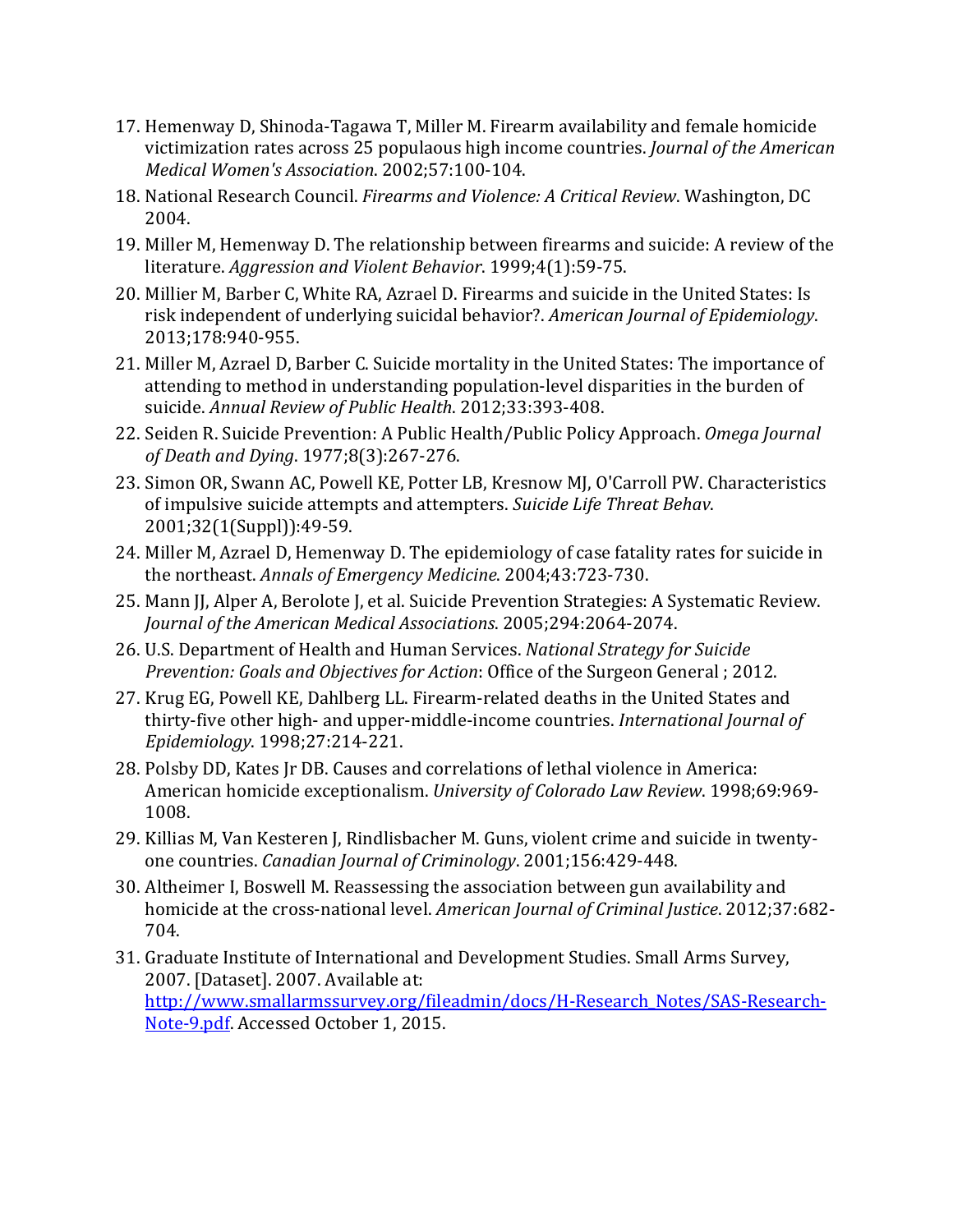|                                  | $0-4y$ | $5-14y$ | $15-24y$ | $25-34y$ | $35-64y$ | $65 + y$ | Totals |
|----------------------------------|--------|---------|----------|----------|----------|----------|--------|
| <b>OVERALL</b>                   |        |         |          |          |          |          |        |
| Firearm Homicide Rate            | 0.3    | 0.4     | 8.9      | 8.2      | 2.7      | 0.8      | 3.6    |
| Non-Firearm Homicide             | 3.2    | 0.2     | 1.8      | 2.3      | 1.8      | 1.2      | 1.7    |
| <b>Total Homicide Rate</b>       | 3.4    | 0.6     | 10.8     | 10.4     | 4.6      | 2.0      | 5.3    |
| Firearm Suicide Rate             | 0.0    | 0.2     | 4.7      | 6.3      | 8.5      | 10.6     | 6.3    |
| Non-Firearm Suicide Rate         | 0.0    | 0.5     | 5.9      | 7.6      | 9.3      | 4.2      | 6.1    |
| <b>Total Suicide Rate</b>        | 0.0    | 0.7     | 10.5     | 13.9     | 17.7     | 14.8     | 12.4   |
| Unintentional Firearm Death Rate | 0.1    | 0.1     | 0.3      | 0.3      | 0.2      | 0.2      | 0.2    |
| Undetermined Firearm Death Rate  | 0.0    | 0.0     | 0.1      | 0.1      | 0.1      | 0.1      | 0.1    |
| <b>Firearm Death Rates</b>       | 0.4    | 0.7     | 14.1     | 14.9     | 11.5     | 11.6     | 10.2   |
| Firearm Deaths                   | 82     | 300     | 6,152    | 6,120    | 14,071   | 4,695    | 31,428 |
| <b>MALES</b>                     |        |         |          |          |          |          |        |
| Firearm Homicide Rate            | 0.3    | 0.6     | 15.7     | 14.3     | 4.3      | 1.0      | 6.2    |
| Non-Firearm Homicide             | 3.6    | 0.2     | 2.5      | 3.1      | 2.6      | 1.6      | 2.3    |
| <b>Total Homicide Rate</b>       | 4.0    | 0.8     | 18.3     | 17.4     | 6.9      | 2.6      | 8.5    |
| Firearm Suicide Rate             | 0.0    | 0.3     | 8.3      | 11.0     | 14.6     | 22.5     | 11.2   |
| Non-Firearm Suicide Rate         | 0.0    | 0.6     | 8.6      | 11.4     | 13.0     | 6.3      | 8.8    |
| <b>Total Suicide Rate</b>        | 0.0    | 0.9     | 16.9     | 22.4     | 27.6     | 28.8     | 19.9   |

Table 1. Death rates in the United States per 100,000 population, 2010.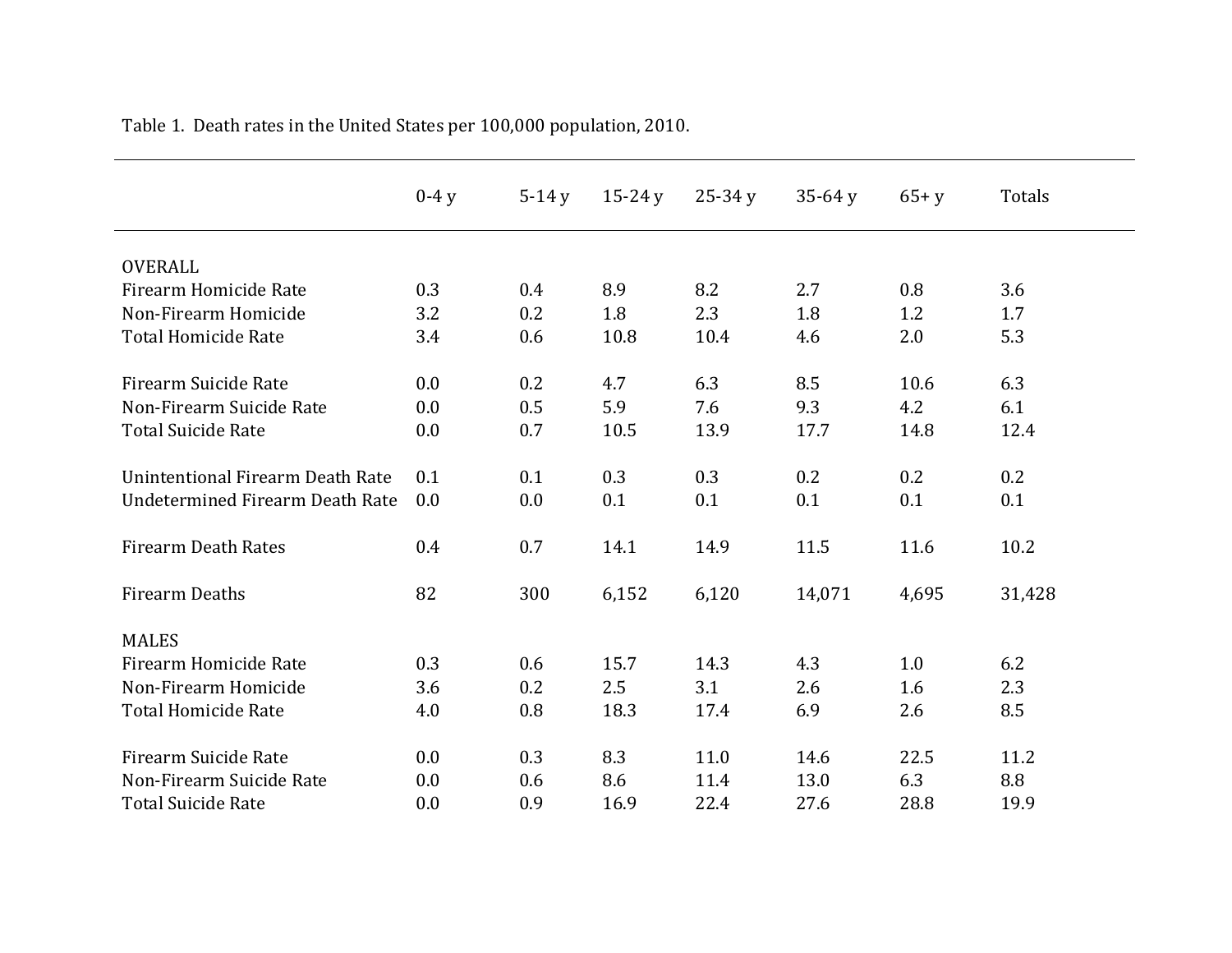| Unintentional Firearm Death Rate       | 0.2 | 0.1     | 0.6   | 0.5     | 0.3    | 0.3   | 0.3     |
|----------------------------------------|-----|---------|-------|---------|--------|-------|---------|
| Undetermined Firearm Death Rate        | 0.0 | 0.1     | 0.2   | 0.2     | 0.1    | 0.1   | 0.1     |
| <b>Firearm Death Rates</b>             | 0.5 | 1.1     | 24.8  | 26.0    | 19.4   | 23.9  | 17.8    |
| Firearm Deaths                         | 56  | 232     | 5,537 | 5,392   | 11,700 | 4,181 | 27,106  |
| <b>FEMALES</b>                         |     |         |       |         |        |       |         |
| Firearm Homicide Rate                  | 0.2 | 0.2     | 1.8   | 1.9     | 1.2    | 0.7   | 1.1     |
| Non-Firearm Homicide                   | 2.7 | 0.3     | 1.1   | 1.4     | 1.1    | 0.9   | 1.1     |
| Total Homicide Rate                    | 2.9 | 0.5     | 2.9   | 3.4     | 2.3    | 1.6   | 2.2     |
| Firearm Suicide Rate                   | 0.0 | 0.1     | 0.9   | 1.5     | 2.5    | 1.5   | 1.5     |
| Non-Firearm Suicide Rate               | 0.0 | $0.4\,$ | 2.9   | 3.8     | 5.7    | 2.7   | 3.6     |
| <b>Total Suicide Rate</b>              | 0.0 | $0.4\,$ | 3.9   | 5.3     | 8.2    | 4.2   | 5.1     |
| Unintentional Firearm Death Rate       | 0.0 | 0.0     | 0.1   | 0.1     | 0.1    | 0.0   | 0.1     |
| <b>Undetermined Firearm Death Rate</b> | 0.0 | $0.0\,$ | 0.0   | $0.0\,$ | 0.0    | 0.0   | $0.0\,$ |
| <b>Firearm Death Rates</b>             | 0.3 | 0.3     | 2.9   | 3.6     | 3.8    | 2.2   | 2.7     |
| <b>Firearm Deaths</b>                  | 26  | 68      | 615   | 728     | 2,371  | 514   | 4,322   |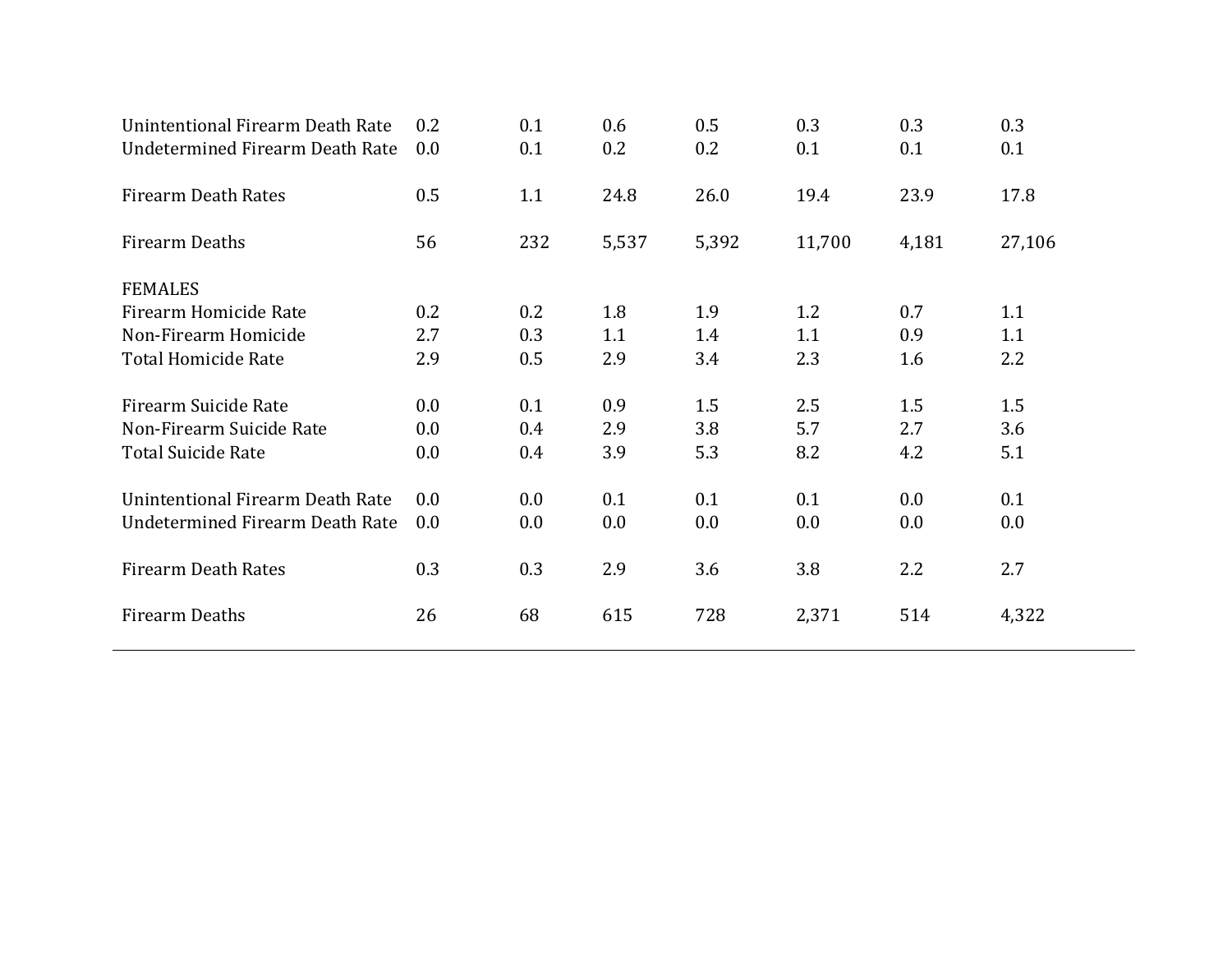|                                  | $0-4y$ | $5-14y$ | $15-24y$ | $25-34y$ | $35-64y$ | $65 + y$ | <b>Totals</b> |
|----------------------------------|--------|---------|----------|----------|----------|----------|---------------|
| <b>OVERALL</b>                   |        |         |          |          |          |          |               |
| Firearm Homicide Rate            | 0.0    | 0.0     | 0.2      | 0.3      | 0.2      | 0.1      | 0.1           |
| Non-Firearm Homicide             | 0.6    | 0.2     | 0.6      | 0.7      | 0.7      | 0.6      | 0.6           |
| <b>Total Homicide Rate</b>       | 0.6    | 0.2     | 0.8      | 0.9      | 0.9      | 0.7      | 0.8           |
| Firearm Suicide Rate             | 0.0    | 0.0     | 0.4      | 0.4      | 0.9      | 1.6      | 0.8           |
| Non-Firearm Suicide Rate         | 0.0    | 0.4     | 8.2      | 13.2     | 18.5     | 20.7     | 14.2          |
| <b>Total Suicide Rate</b>        | 0.0    | 0.4     | 8.5      | 13.6     | 19.5     | 22.3     | 15.0          |
| Unintentional Firearm Death Rate | 0.0    | 0.0     | 0.0      | 0.0      | 0.0      | 0.0      | 0.0           |
| Undetermined Firearm Death Rate  | 0.0    | 0.0     | 0.0      | 0.0      | 0.1      | 0.1      | 0.1           |
| <b>Firearm Death Rates</b>       | 0.0    | 0.1     | 0.6      | 0.7      | 1.2      | 1.9      | 1.0           |
| <b>Firearm Deaths</b>            | 4      | 35      | 476      | 623      | 3,321    | 2,181    | 6,640         |
| <b>MALES</b>                     |        |         |          |          |          |          |               |
| Firearm Homicide Rate            | 0.0    | 0.0     | 0.3      | 0.4      | 0.3      | 0.1      | 0.2           |
| Non-Firearm Homicide             | 0.7    | 0.2     | 0.7      | 0.8      | 0.9      | 0.6      | 0.8           |
| <b>Total Homicide Rate</b>       | 0.7    | 0.2     | 1.1      | 1.2      | 1.2      | 0.7      | 1.0           |
| Firearm Suicide Rate             | 0.0    | 0.0     | 0.7      | 0.7      | 1.8      | 3.8      | 1.5           |
| Non-Firearm Suicide Rate         | 0.0    | 0.5     | 11.5     | 18.9     | 27.6     | 31.9     | 20.7          |
| <b>Total Suicide Rate</b>        | 0.0    | 0.5     | 12.2     | 19.6     | 29.4     | 35.6     | 22.3          |
| Unintentional Firearm Death Rate | 0.0    | 0.0     | 0.1      | 0.1      | 0.1      | 0.1      | 0.1           |

Table 2. Death rates in the non-US high-income countries per 100,000 population, 2010.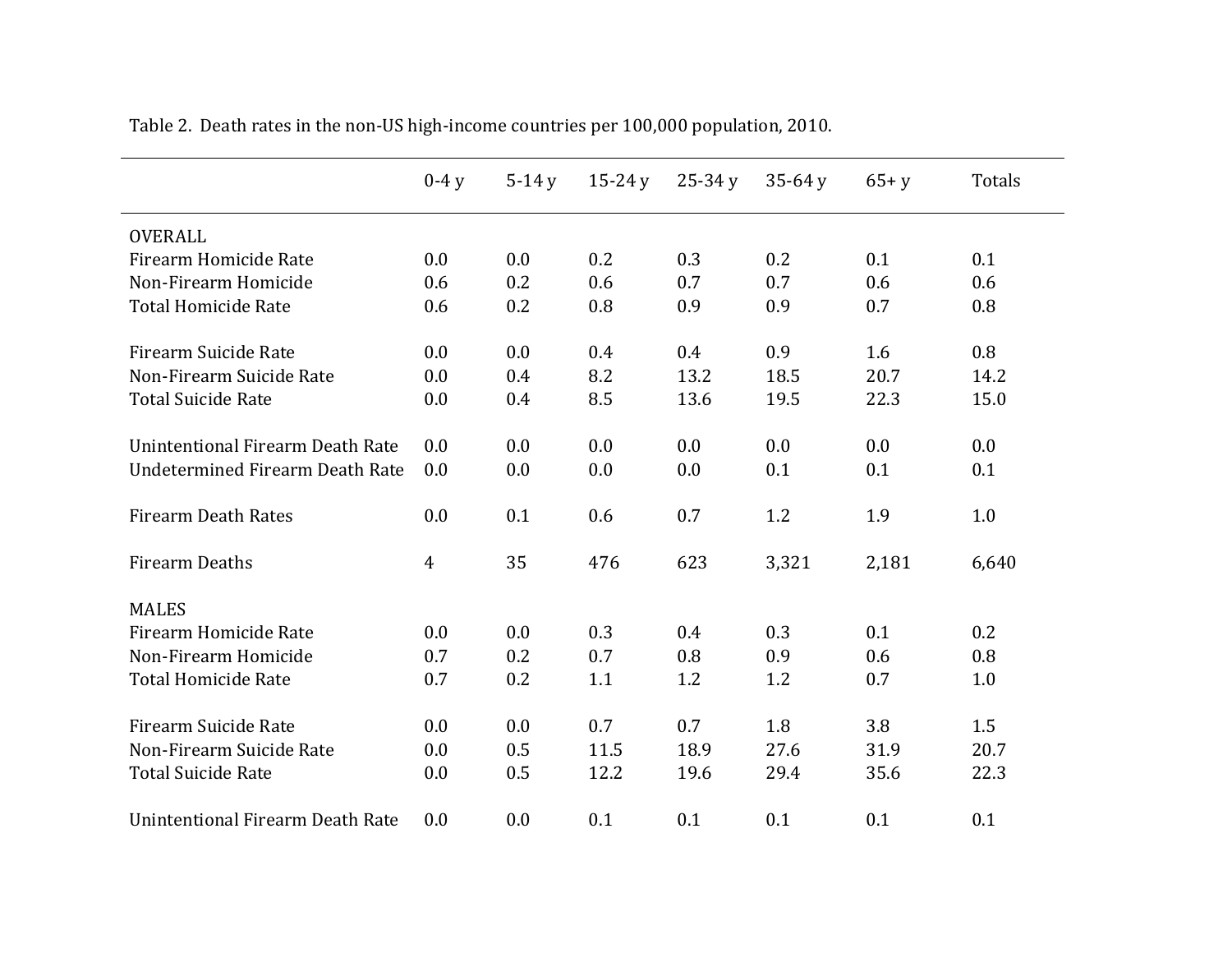| Undetermined Firearm Death Rate  | 0.0            | $0.0\,$ | 0.1 | 0.1 | 0.1   | 0.2   | 0.1     |
|----------------------------------|----------------|---------|-----|-----|-------|-------|---------|
| <b>Firearm Death Rates</b>       | 0.0            | 0.1     | 1.1 | 1.3 | 2.2   | 4.2   | 1.9     |
| <b>Firearm Deaths</b>            | 2              | 30      | 438 | 551 | 3,042 | 2,087 | 6,150   |
| <b>FEMALES</b>                   |                |         |     |     |       |       |         |
| Firearm Homicide Rate            | 0.0            | 0.0     | 0.0 | 0.1 | 0.1   | 0.1   | 0.1     |
| Non-Firearm Homicide             | 0.6            | 0.1     | 0.4 | 0.5 | 0.5   | 0.5   | 0.5     |
| <b>Total Homicide Rate</b>       | 0.6            | 0.2     | 0.5 | 0.6 | 0.6   | 0.6   | 0.6     |
| Firearm Suicide Rate             | 0.0            | 0.0     | 0.0 | 0.1 | 0.1   | 0.1   | 0.1     |
| Non-Firearm Suicide Rate         | 0.0            | 0.3     | 4.6 | 7.5 | 9.5   | 12.4  | 7.9     |
| <b>Total Suicide Rate</b>        | 0.0            | 0.3     | 4.7 | 7.6 | 9.6   | 12.5  | 8.0     |
| Unintentional Firearm Death Rate | 0.0            | 0.0     | 0.0 | 0.0 | 0.0   | 0.0   | 0.0     |
| Undetermined Firearm Death Rate  | 0.0            | $0.0\,$ | 0.0 | 0.0 | 0.0   | 0.0   | $0.0\,$ |
| <b>Firearm Death Rates</b>       | 0.0            | 0.0     | 0.1 | 0.2 | 0.2   | 0.1   | 0.1     |
| <b>Firearm Deaths</b>            | $\overline{2}$ | 5       | 38  | 72  | 279   | 94    | 490     |
|                                  |                |         |     |     |       |       |         |

 $\overline{\phantom{0}}$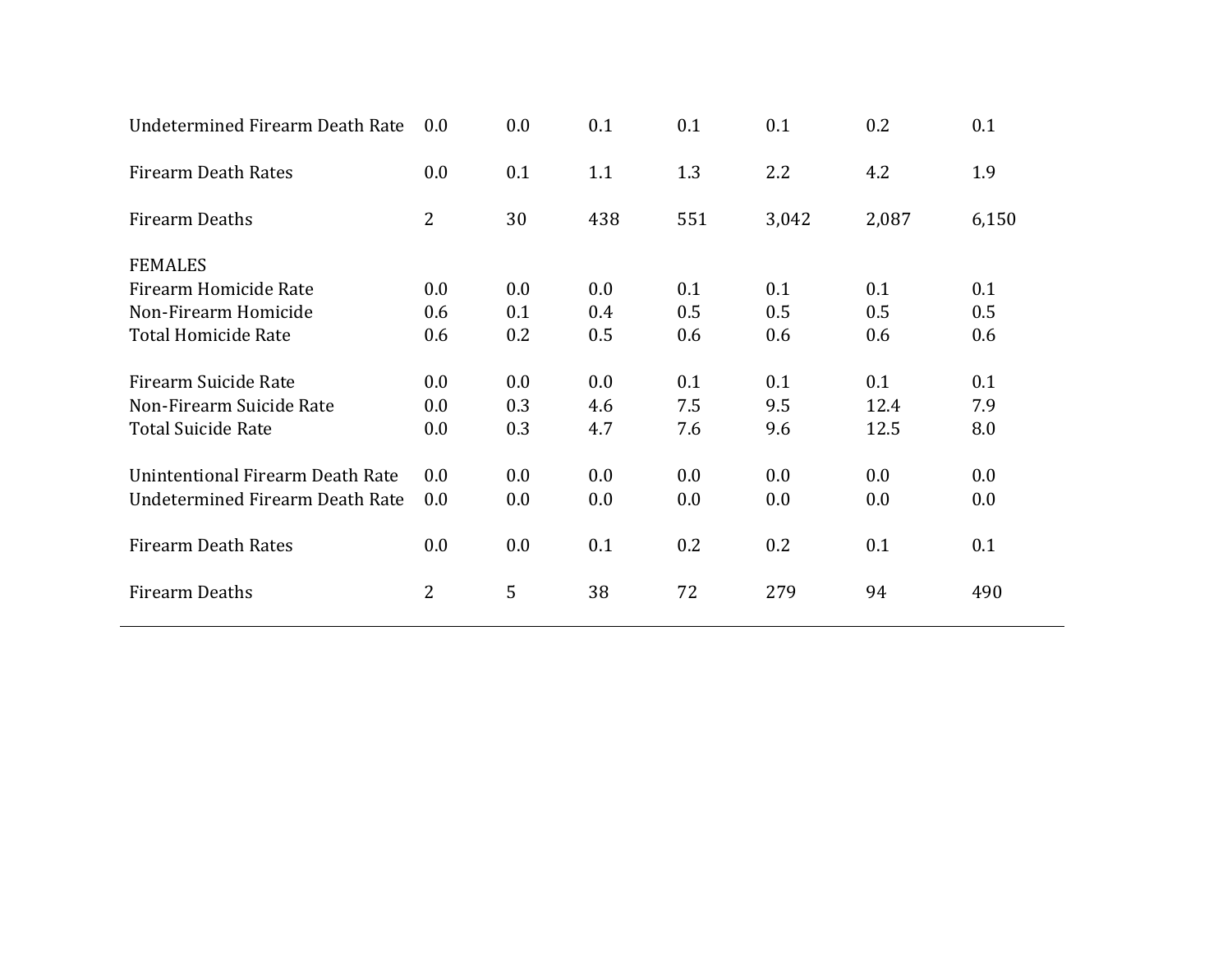|                                         | $0-4y$ | $5-14y$ | $15 - 24y$ | $25-34y$ | $35-64y$ | $65 + y$ | Totals |
|-----------------------------------------|--------|---------|------------|----------|----------|----------|--------|
|                                         |        |         |            |          |          |          |        |
| <b>OVERALL</b>                          |        |         |            |          |          |          |        |
| Firearm Homicide Rate                   | 22.3   | 18.5    | 49.0       | 32.0     | 16.0     | 9.9      | 25.2   |
| Non-Firearm Homicide                    | 5.2    | 1.4     | 3.1        | 3.4      | 2.5      | 2.1      | 2.7    |
| <b>Total Homicide Rate</b>              | 5.6    | 3.4     | 14.0       | 11.4     | 5.0      | 3.1      | 7.0    |
| <b>Firearm Suicide Rate</b>             | $-$    | 11.2    | 12.5       | 15.6     | 9.1      | 6.5      | 8.0    |
| Non-Firearm Suicide Rate                | $-$    | 1.1     | 0.7        | 0.6      | 0.5      | 0.2      | 0.4    |
| <b>Total Suicide Rate</b>               | $-$    | 1.5     | 1.2        | 1.0      | 0.9      | 0.7      | 0.8    |
| <b>Unintentional Firearm Death Rate</b> | $- -$  | 12.2    | 12.6       | 9.3      | 4.8      | 3.5      | 6.2    |
| <b>Undetermined Firearm Death Rate</b>  | $- -$  | 7.7     | 3.0        | 3.9      | 1.1      | $0.6*$   | 1.4    |
| <b>Firearm Death Rates</b>              | 33.8   | 14.2    | 22.5       | 20.6     | 9.4      | 6.2      | 10.0   |
| <b>Firearm Deaths</b>                   | 86     | 335     | 6,628      | 6,743    | 17,392   | 6,876    | 38,068 |
| <b>MALES</b>                            |        |         |            |          |          |          |        |
| Firearm Homicide Rate                   | 27.3   | 20.3    | 50.7       | 34.5     | 17.2     | 10.6     | 28.3   |
| Non-Firearm Homicide                    | 5.6    | 1.2     | 3.4        | 3.8      | 2.7      | 2.6      | 3.0    |
| <b>Total Homicide Rate</b>              | 6.0    | 3.7     | 17.3       | 14.2     | 5.8      | 3.6      | 8.7    |
| <b>Firearm Suicide Rate</b>             | $- -$  | 9.6     | 11.8       | 15.1     | 8.2      | 6.0      | 7.3    |
| Non-Firearm Suicide Rate                | $- -$  | 1.1     | 0.7        | 0.6      | 0.5      | 0.2      | 0.4    |
| <b>Total Suicide Rate</b>               | --     | 1.7     | 1.4        | 1.1      | 0.9      | 0.8      | 0.9    |
| Unintentional Firearm Death Rate        | $-$    | 10.0    | 11.1       | 9.0      | 4.2      | 3.3      | 5.5    |
| <b>Undetermined Firearm Death Rate</b>  | $- -$  | 6.1     | 3.3        | 3.6      | 0.9      | $0.5*$   | 1.2    |

Table 3. Ratio of US death rates to death rates in other high-income countries, 2010.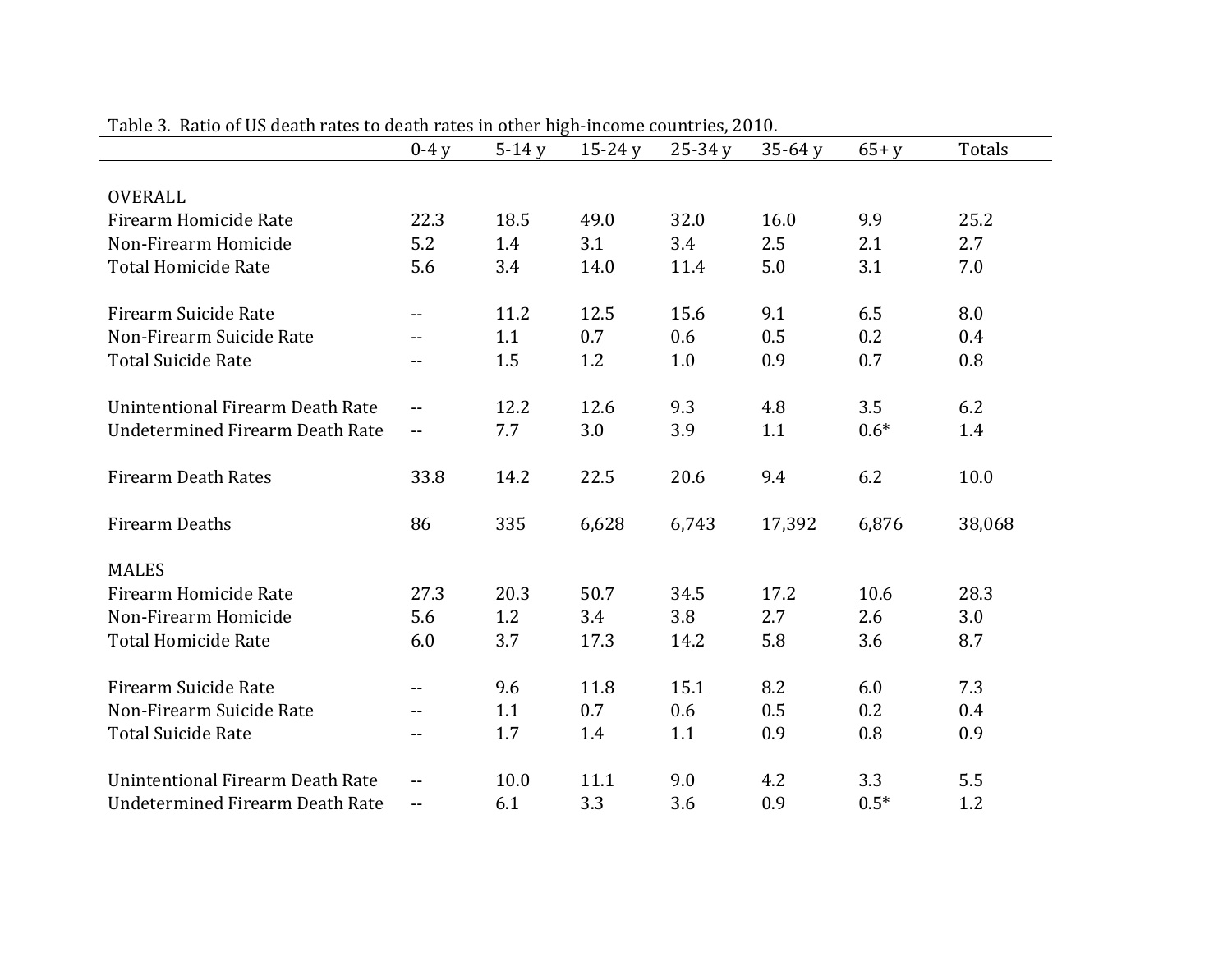| Firearm Death Rates              | 46.4              | 12.8       | 22.1  | 20.6    | 8.6    | 5.7    | 9.3    |
|----------------------------------|-------------------|------------|-------|---------|--------|--------|--------|
| Firearm Deaths                   | 58                | 262        | 5,975 | 5,943   | 14,742 | 6,268  | 33,256 |
| <b>FEMALES</b>                   |                   |            |       |         |        |        |        |
| Firearm Homicide Rate            | 17.3              | 15.1       | 37.6  | 21.3    | 13.3   | 9.2    | 15.7   |
| Non-Firearm Homicide             | 4.8               | 1.7        | 2.5   | 2.8     | 2.1    | 1.7    | 2.3    |
| <b>Total Homicide Rate</b>       | 5.1               | 3.0        | 6.2   | 5.6     | 3.7    | 2.6    | 4.0    |
| Firearm Suicide Rate             | --                | $\sim$ $-$ | 25.1  | 21.4    | 26.9   | 28.0   | 24.8   |
| Non-Firearm Suicide Rate         | --                | 1.1        | 0.6   | 0.5     | 0.6    | 0.2    | 0.5    |
| <b>Total Suicide Rate</b>        | --                | 1.3        | 0.8   | 0.7     | 0.9    | 0.3    | 0.6    |
| Unintentional Firearm Death Rate | --                | --         | $- -$ | 13.5    | 18.3   | 5.1    | 17.5   |
| Undetermined Firearm Death Rate  | $\qquad \qquad -$ | --         | 2.0   | $14.6*$ | $2.4*$ | $4.4*$ | 3.0    |
| <b>Firearm Death Rates</b>       | 21.4              | 22.3       | 28.2  | 21.0    | 18.6   | 16.0   | 18.7   |
| <b>Firearm Deaths</b>            | 28                | 73         | 653   | 800     | 2,650  | 608    | 4,812  |

\* All associations testing significant differences between US and non-US countries are significant at the p < 0.05 level except for those denoted by asterisk.